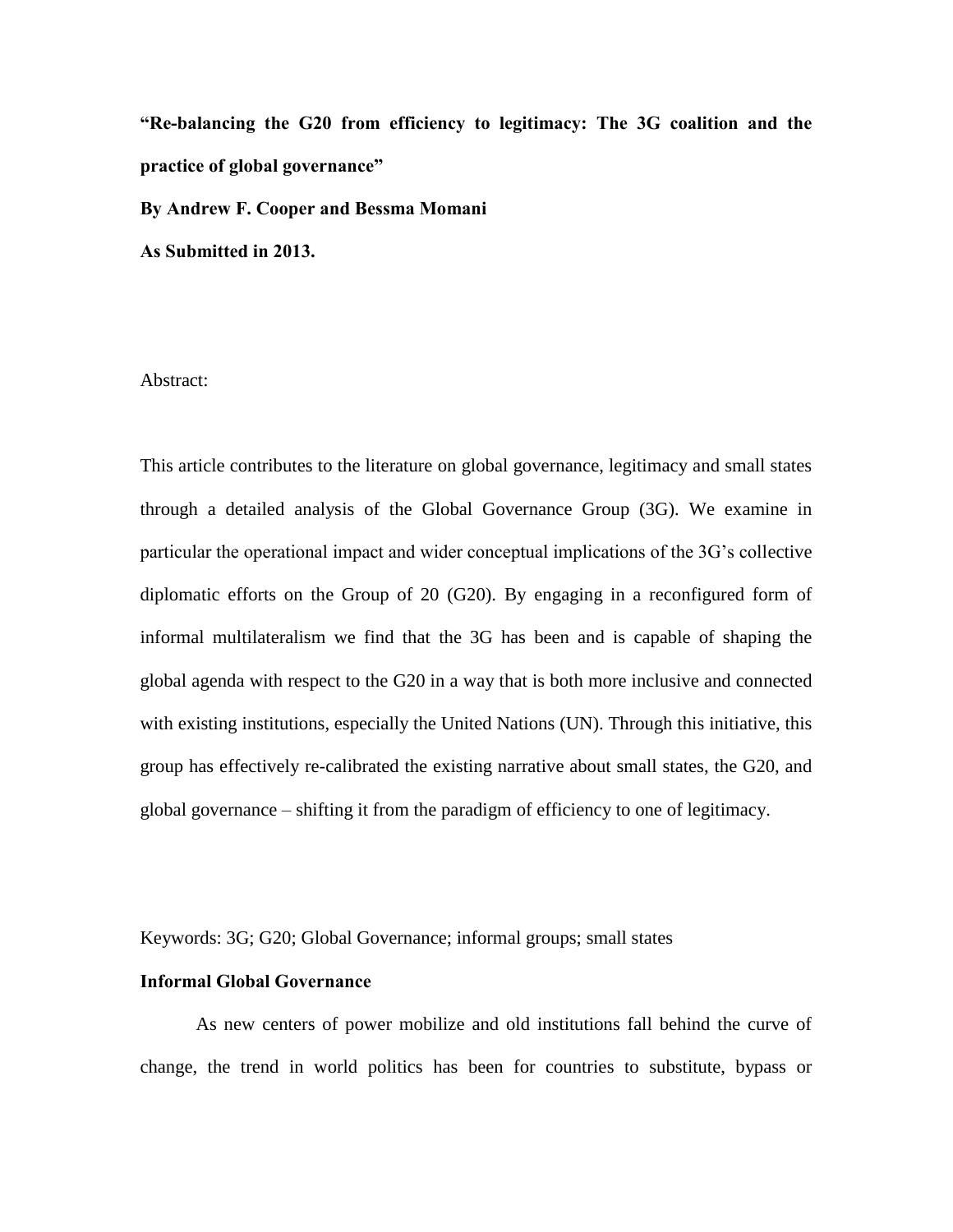marginalize established institutions of global governance in favor of engagement with new forms of cooperative institutional arrangements – in short, towards informality in global governance. International Relations theory has traditionally been uneasy with forms of informal global governance.<sup>1</sup> Realists have dismissed them as irrelevant given that powerful members can 'go it alone', and neoliberal institutionalists are uncertain of what to make of these forums where formal institutional structures or binding agreements are not apparent.<sup>2</sup> Students of rational design see the advance of centralized rather than disaggregated models of International Organizations.<sup>3</sup> Yet this trend toward informality is not only important for extending the debate about the manner by which cooperation can be secured in the global political economy "after hegemony,"<sup>4</sup> but the manner by which small states attempt to influence bigger ones. Marked by less hierarchy and greater flexibility, informal global governance of small states is an admittedly fuzzy concept and explaining its theoretical relevance has therefore been a challenge for dominant IR paradigms. Moreover, the relationship between conceptualization and issue-specific international practice beyond the domain of the Security Council in select crisis situations has not been extensively explored. Notwithstanding Prantl's call in his 2005 *International Organization* article for extended studies of the "dynamics between internal arrangements" and formal IOSs", there have been few studies that explore the use by smaller states of informal groups to increase their leverage in the global political economy and so increase our "understanding of power, legitimacy and change."<sup>5</sup>

In functional terms there is thus some considerable space for specialized and more nuanced studies. Although greater attention is devoted to "multilateralism light," the focus has been to some considerable extent on the mechanisms used by bigger and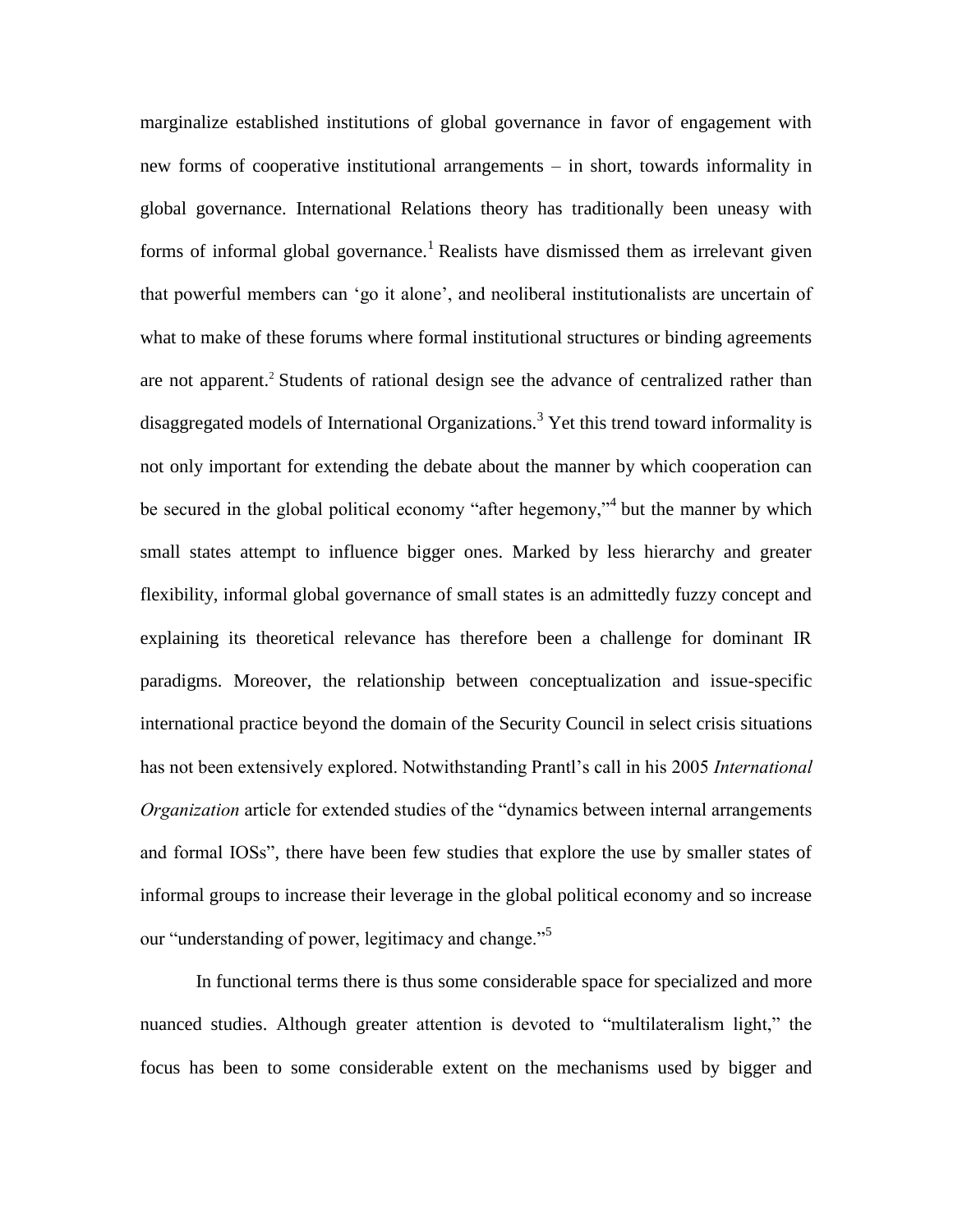stronger countries, not as tools by coalitions of the weak.<sup>6</sup> A major strand of literature that traces forms of informal governance does so in a mode of analysis that privileges clubs of power where informality allows for easier back-room negotiations over contested issue areas as well as the implementation of tough regulations that are monitored in the privacy of informal groups, whether on a permanent or temporary ad hoc basis.<sup>7</sup> Well-known groupings such as the G8, the World Trade Organization 'green rooms', and the Middle East 'quartet' on the Israeli-Palestinian conflict are reflections of these informal groups, which indeed can be effective at achieving their narrow objective of furthering global cooperation.

Yet, although we have become accustomed to the idea that these contracting parties should have the requisite resources to back up their influence at the table, this approach should not limit our inclination or ability to perceive of alternative arrangements. Small countries also have engaged in informal groupings, either as counter-mobilizations via multilateral trade negotiations (the Cotton-4, or the Small Vulnerable Economies) or as part of mixed coalitions in either the trade (the Cairns group) or a variety of other issue areas through Friends (Kosovo 1999 for example, including individual countries such as Finland and members of regional forums notably the European Union, and the Organization of the Islamic Conference) and High-Level Groups (including Sustainable Energy for All) of the UN Secretary General, as well as a number of Contact groups (such as the Friends of Libya, including Bahrain, Qatar, Kuwait, Malta and Qatar), and Ad Hoc Advisory groups.

If asymmetrical in academic treatment and practical form, these counterillustrations open up another important research strand that privileges cases where small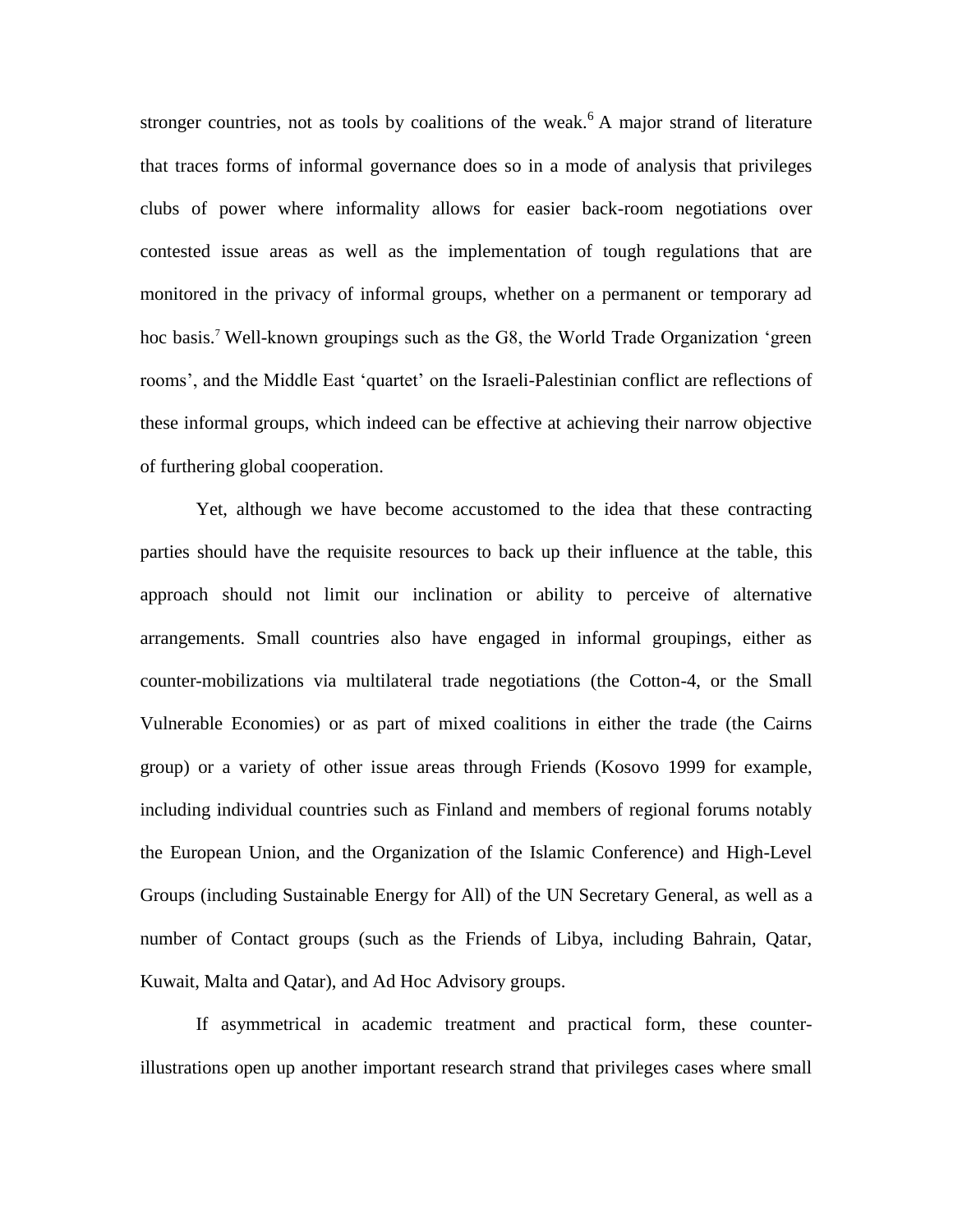countries have responded to informal initiatives by big actors by informal organizational counter-responses of their own. A prime example of this phenomenon is provided by the synergetic emergence of the G20 and the Global Governance Group (3G). On the one hand, the concert-like power of the G20 in a modern global economy that is characterized as highly interdependent is well understood. On the other hand, the meaning of the 3G, where material resources do *not* explain who sits at the table, remains under-analyzed.

It is the purpose of this article to provide insights into broader puzzles about how cooperation is built into the global economic order, with particular insights about the role of states that are non-members of the G20. How do we explain the presence of an informal group such as the 3G that serves to bridge informal groups like the G20 with the formal pinnacle of global governance, the United Nations (UN)? Are informal groups just a part of the a new network of alliances that cloud our sight of the real forums of decision-making and power such as the UN Security Council, or even some smaller component of the G20? Or is their emergence and growing presence in the arena of international politics a sign of shifts, however subtle (though no less significant), in established arrangements of global governance? The article provides insight into these questions based on more than a dozen extensive and anonymous personal interviews with ambassadors and UN representatives from stakeholder states

## **The Rise of the 3G: Bridging the Efficiency and Legitimacy Gap**

In the wake of the 2008 global financial crisis, the Group of 20 (G20) emerged on the world stage as the leading forum for international economic collaboration. Originally established in 1999 as a meeting of finance ministers from some of the world's most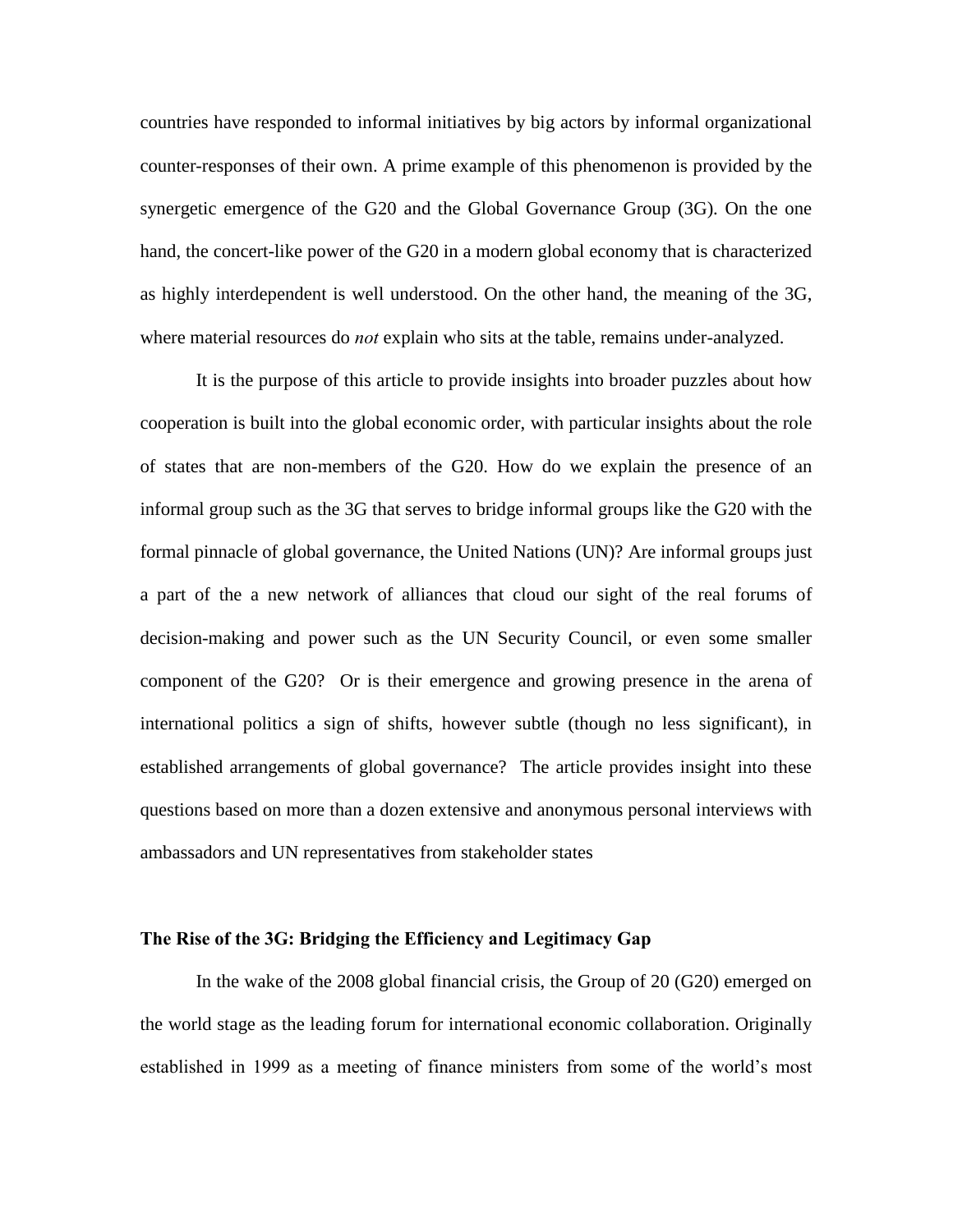powerful states (including the United States, China and Germany), the G20 was first convened in Washington D.C. by George W. Bush as a leader's summit during the onset of the financial crisis, and has continued to hold meetings around the globe.<sup>8</sup> When it became clear that existing institutions – the International Monetary Fund (IMF), the Group of  $8$  (G8) and, notably, the UN – could not coordinate an effective response to the crisis,  $9$  the G20 was elevated to the principal forum for collective response management.<sup>10</sup> This retreat from universalism was reinforced by the choice of setting. The Secretary General of the United Nations (UNSG) lobbied hard for the inaugural meeting of the G20 to be held in New York but was rebuffed by President Bush, who preferred Washington, D.C. for a number of reasons. In particular, a meeting in Washington would avoid linking the G20 to Wall Street and the culpability of the US, and demonstrated a clear preference for the IFIs over the UN system. It was hence in Washington that the G20, through the cooperative efforts of its member countries, was able to reduce the volatility in financial markets, implement regulatory reform, and establish a global economic stimulus to help cushion countries against the adverse effects caused by the financial crisis.<sup>11</sup>

However, this combination of an exclusive form of executive multilateralism without participation or oversight from the wider international community elicited a strong counter-response from the states left out of the G20. Despite the inclusion of BRIC countries (Brazil, Russia, India, China) as members, the impression that the G20 was a group of powerful countries that formulated and imposed rules on all others persisted largely as a result of the overrepresentation of European countries as members, an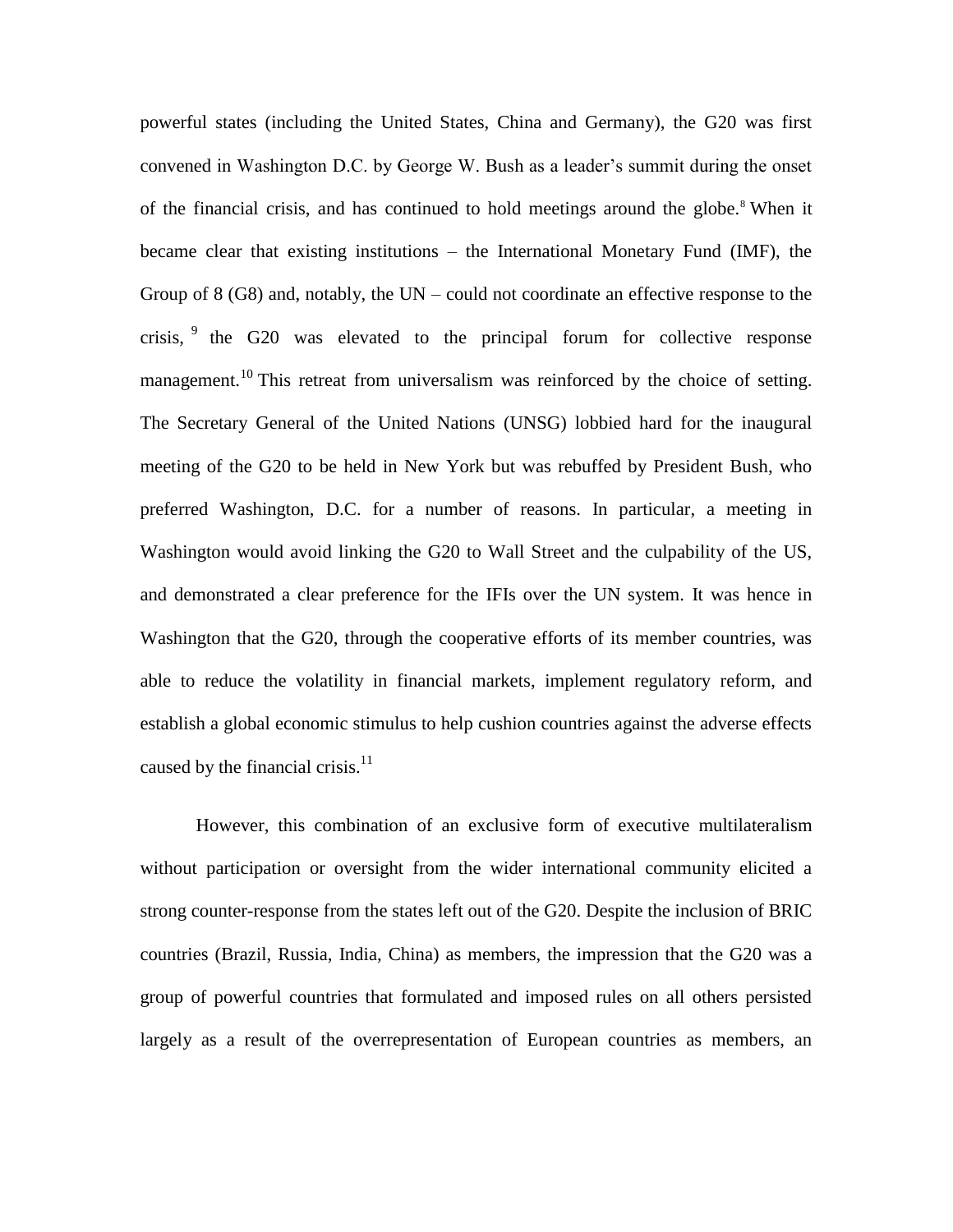underrepresentation of African countries, and the absence of appropriate mechanisms for non-members to engage in a constructive dialogue with the G20 process.<sup>12</sup>

Substantive questions were also raised about where the powers of the G20 should be demarcated,<sup>13</sup> particularly given signs in 2008-09 that the G20 was venturing into issues considered the domain of sovereign states – including exchange rates, debt levels, monetary policy<sup>14</sup> and non-economic realms involving the environment and global security.<sup>15</sup> Procedurally, critics expressed concern about the implications of the G20 in terms of its impact on the already weakened UN – the intergovernmental organization that had become the hub of modern global governance in the post WWII era $^{16}$  – and on how future decisions on global issues are to be made.<sup>17</sup> The ability of the G20 to act outside of the parameters of the UN instilled fear in non-members not only symbolically but also instrumentally by having their interests undermined by it. 3G countries noted that there was a "problem with the G20 because it was making decisions that impacted the broader UN membership…[and that]…was unfair to those outside as these countries had no impact [on G20 decisions]."<sup>18</sup>

In terms of resistance, the highest profile group coalesced around the ALBA plus countries (led by Venezuela and Nicaragua), which pushed for an alternative summit on the financial crisis at the UN General Assembly in June 2009. Yet, although the UNSG's backing for the Stiglitz Commission provided intellectual and policy support for this event, the UN's Conference on the World Finance and Economic Crisis ultimately reinforced the traditonal small state image of voice as an expression of collective solidarirty with little leverage. While containing some considerable ideational/normative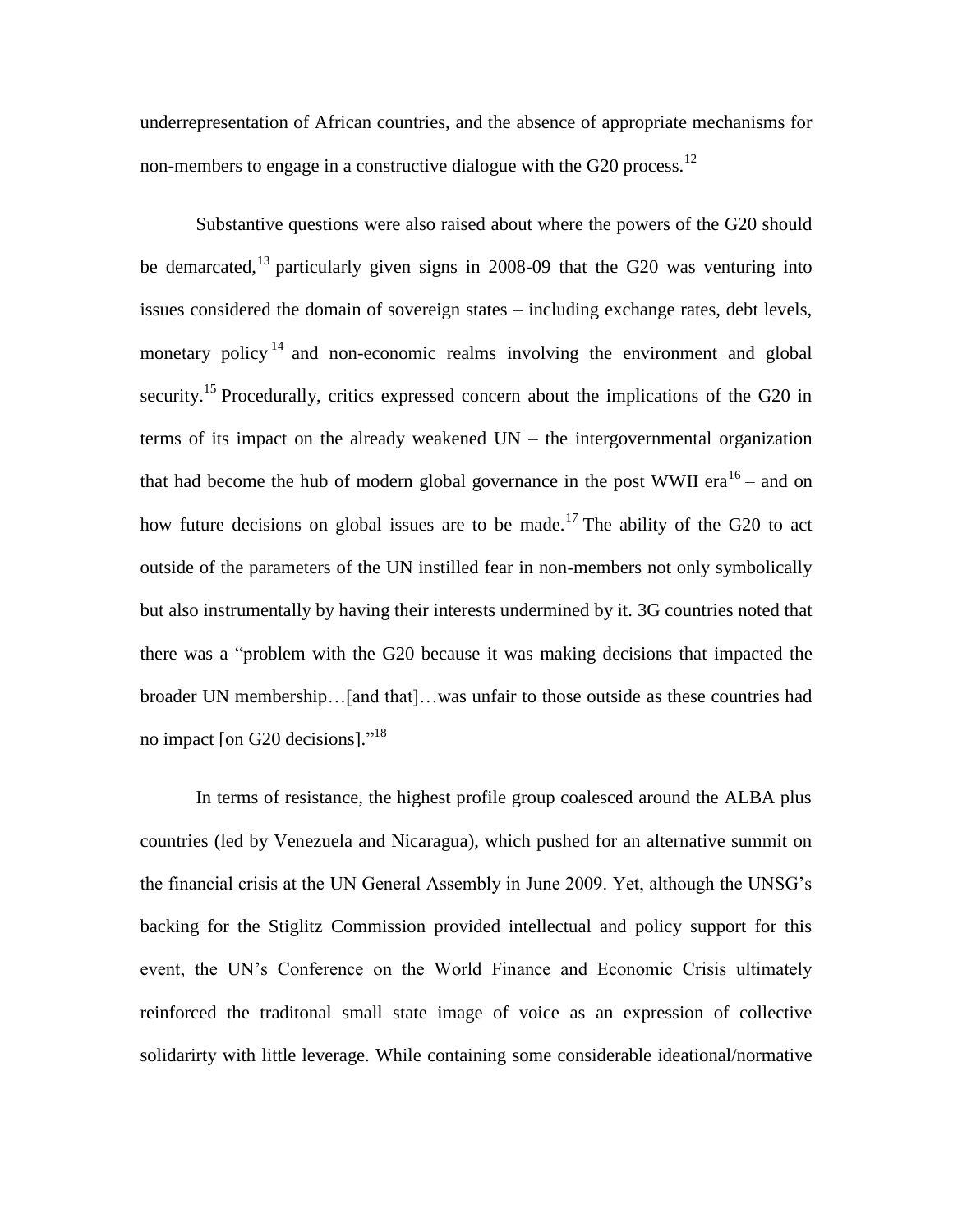appeal, as indeed earlier initiatives direted toward a New Interational Economic Order had done, it was overshadowed as a policy-maker by the G20.

A second but over-lapping cluster of states that critiqued the G20 came from those countries that saw themselves as potential candidates for entry. Norway serves as a prime illustration of this response. Norwegian Foreign Minister Jonas Gahr Store was a harsh critic of the G20's legitimacy, stating in the lead-up to the Toronto 2010 G20 summits that "the self-appointment of the G20 represents, from the point of view of international law and multilateral principles, a major step backwards in the way international cooperation has occurred since World War  $II.^{19}$  Yet, despite these misgivings about its mandate and functions as a forum for setting the global agenda, Norway's major policy recommendation was not the abandonment but an expansion of the G20 with an additional seat at the table for the Nordic Council.<sup>20</sup>

Other states in this same potential candidate category included Egypt, Pakistan and Colombia. Akin to the ALBA plus group, this cluster tapped into feelings of resentment via the G77. Although unable to re-shape the G20, these states were strong enough to deny the summit some degree of legitimacy by blocking references to the G20 in the UN context, especially via the  $2<sup>nd</sup>$  Committee dealing with Economic and Financial affairs.<sup>21</sup> This exposes the danger in terms of the G20's informal but exclusive nature – in a similar fashion to the UNSC in crisis situations – by which "the processes of diplomatic problem solving and its collective legitimation...become increasingly decoupled." $^{22}$ 

Yet, despite the apprehensions that spurned much of the negative criticism of the G20 from the so-called "G172" (UN countries that are not G20 members), their approach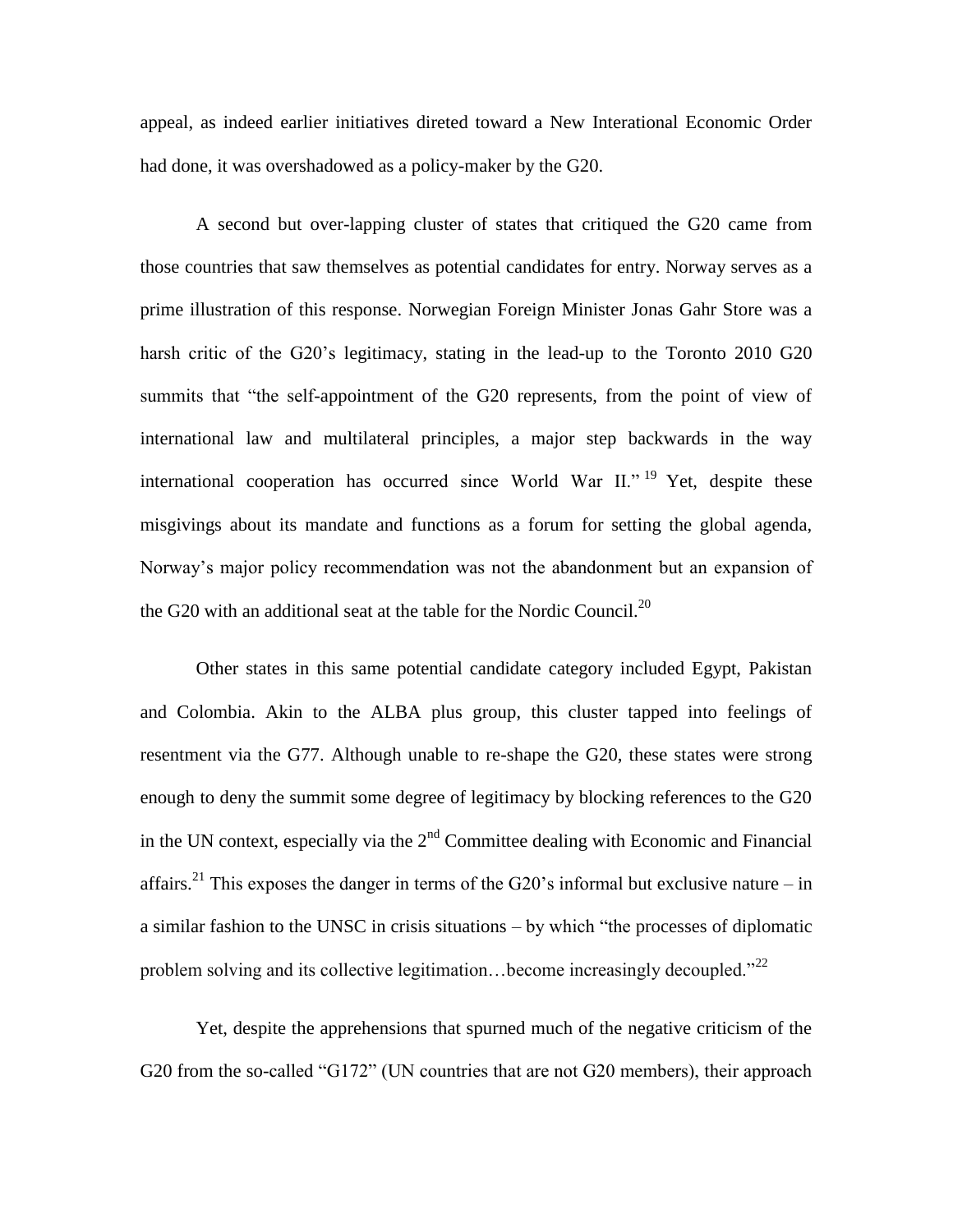to reform have taken the form of calls for inclusion in the G20 process rather than resistance.<sup>23</sup> Notwithstanding its structural shortcomings, many non-members still view the G20 as capable of making positive contributions to the international community, as in its "effective"<sup>24</sup> and "commendable"<sup>25</sup> handling of the international financial crisis in which it "emerged out of the crisis...[as]...a mechanism to get people together".<sup>26</sup> Minister Store's push towards for a more inclusive G20 was echoed and, significantly, expanded upon by Ambassador Vanu Gopala Menon, permanent representative of Singapore to the United Nations. At the University of New York in late March 2010, Ambassador Menon, spoke of the international reactions to the  $G20<sup>27</sup>$  He stated that Singapore had found a different way, one that – rather than simply accepting, rejecting or ignoring the G20 process<sup>28</sup> – sought to build a more equitable relationship between the G20 and non-G20 countries. $2^9$ 

As early as April 2009, during the G20 London Summit, it was Menon who arranged meetings with non-G20 countries in order to develop the idea of the Global Governance Group.<sup>30</sup> However, it was not political maneuvering alone that allowed Singapore to secure its leadership position within the 3G. Qatar, for example, hosted an international summit in May 2010 to discuss ways that the Global Reporting Initiative (GRI) initiative might be advanced. Yet, given that it was already involved in a number of large initiatives, it eventually relinquished its G20 responsibilities to Singapore and Switzerland (*see below*).<sup>31</sup> Including these two countries, there are 28 members in the 3G: six from Southeast Asia and the Asia-Pacific (Singapore, Malaysia, Brunei, the Philippines, New Zealand and Vietnam); three from the Middle East (Bahrain, Qatar and the United Arab Emirates); three from Africa (Rwanda, Senegal and Botswana); eight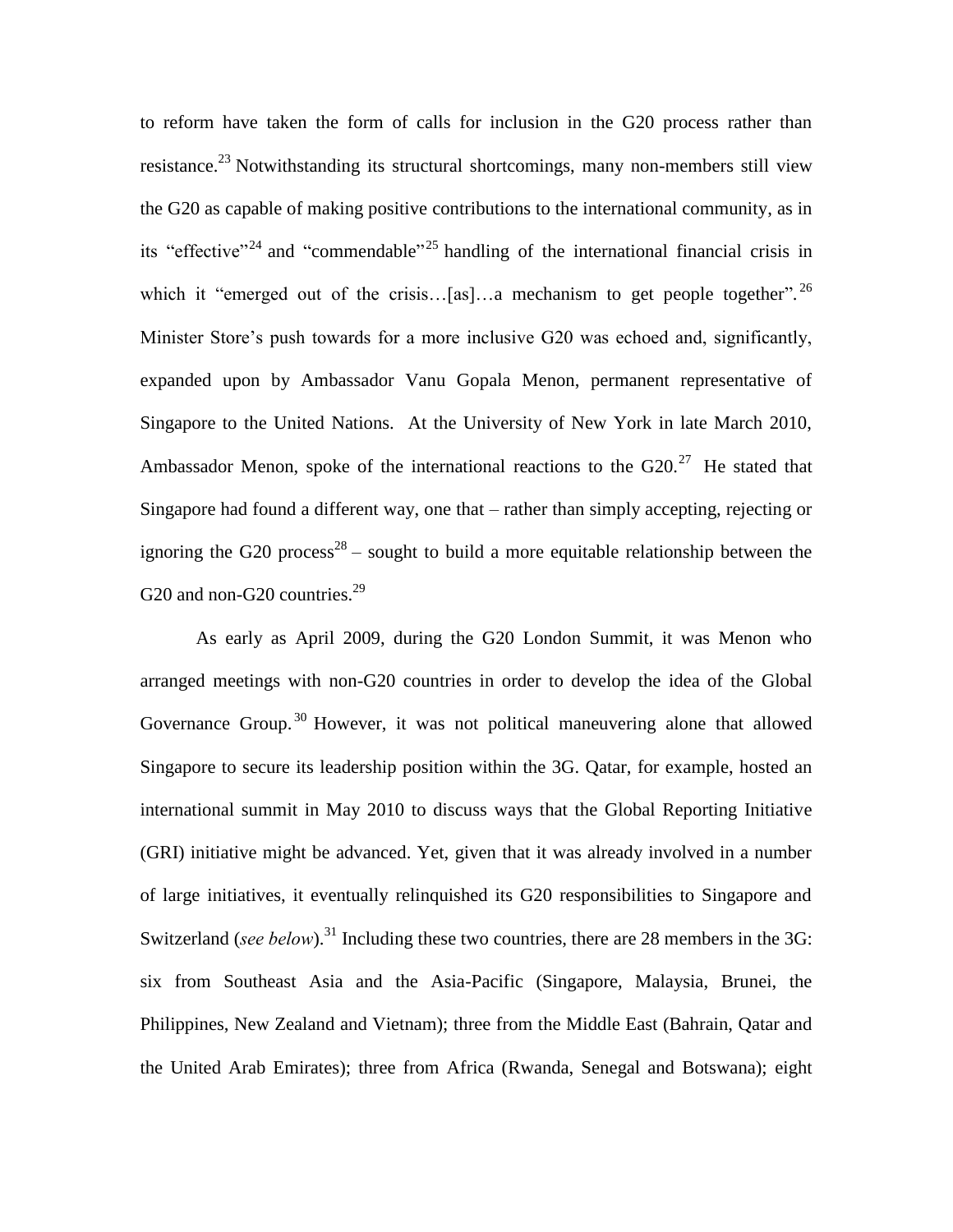from Europe (Sweden, Belgium, Ireland, Luxembourg, Switzerland, Liechtenstein, Monaco and San Marino); two from South America (Uruguay and Chile) and six from Latin America and the Caribbean (Costa Rica, Guatemala, Panama, Jamaica, Barbados and Bahamas).

In approach, the 3G was not a complete break with the older tradition of solidarity among the marginalized from the bottom up. As with earlier expressions of this type,, there was an explicit oppositional component in this coalition – with an emphasis on voice opportunity – given that key members of the 3G had been targeted by the G20 directly and indirectly via the Organisation for Economic Co-operation and Development (OECD) as offshore financial centers (*see below*). This targeting was especially intense at the 2009 London Summit with the publication of the G20 communiqué in tandem with the OECD list.

If capable of blocking influence, nonetheless, 3G countries faced other constraints in dealing with the G20, due to the G20's expanded membership. In addition to the BRICS, the G20 contained a number of middle powers – notably, South Korea, Australia, Mexico and Turkey – that possessed both the skill and space for entrepreneurial activity. Such an extension of the "head table" made the condition of non-membership more acute, in the context of an explict demonstration of global re-ordering. Whereas the voice of small states had been tradtionally amplified by the declaratory signs of solidaity with big countries from the global South, the creation of the G20 reacalibrated North-South relations. Moving the general insights offered by Jan Nederveen Pieterse<sup>32</sup> in terms of the move toward a new axis of relations into diplomatic practices on the ground, a different polarization evolved between the 'old' establishment (the G7/8), the BRICS and 'rising'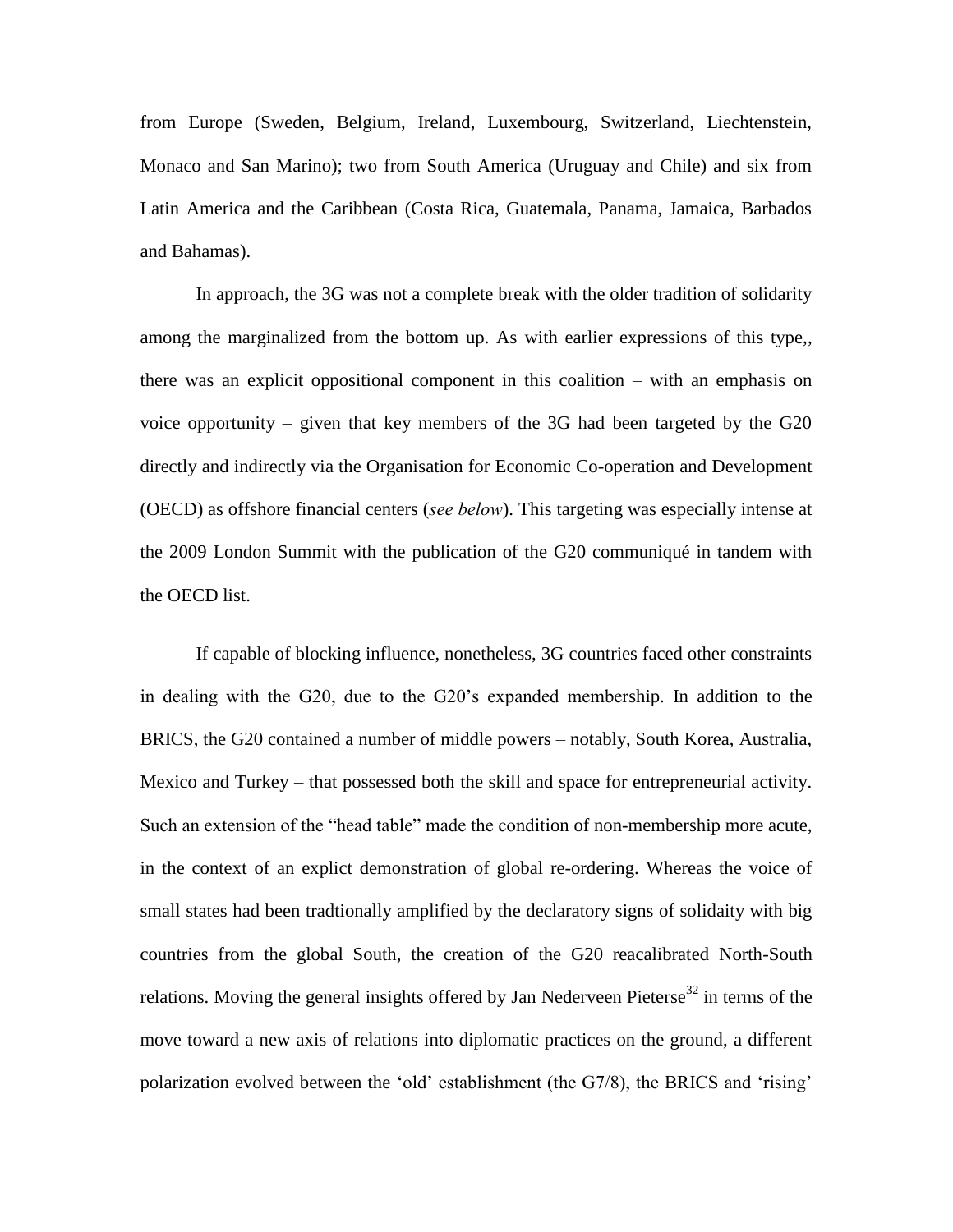middle powers, and a larger cohort of smaller states on a global basis. Especially sensitive was the fact that big countries with membership in a wide range of organizations from the European Union (the UK, France, Germany and Italy, plus Spain as a permanent guest), the African Union/NEPAD (South Africa), ASEAN (Indonesia), and the Gulf Cooperation Council (Saudi Arabia) were brought into the G20, with smaller members of the same organizations and/or regions were left out.<sup>33</sup>

The G20, nonetheless, could not marginalize the 3G. Indeed, to a certain and significant extent, the G20 needed the 3G insofar as those states that comprise the G172 proved unlikely to buy into G20 decisions, initiatives or projects that do not represent their interests.<sup>34</sup> The 3G emerged "in response to very broad changes in the global strategic levels, [including] changes in China, India, [and the] emergence of the BRICS…[3G countries] are part of a shift where the regular channels are not able to respond to the changes taking place.<sup>35</sup> To this end, the 3G acts as a forum that allows the G20 to respond to the concerns of non-members without, notably, requiring significant changes to current institutional arrangements.<sup>36</sup> For example, the inclusion of small states at the G20 high table via the 3G provision of variable geometry  $-$  a pragmatic approach whereby countries participate in initiatives based on their capacity to address them<sup>37</sup> – can foster informal alliances between large and small states on a variety of issues, <sup>38</sup> and can inspire creative strategies for addressing pressing global concerns:

We started the 3G with the idea of variable geometry. If the G20 discusses volatility we [Chile] want to be there. If you are discussing agriculture, you need Uruguay. They [3G members] are trying to see who is relevant and willing in terms of how to deal with many problems. $^{39}$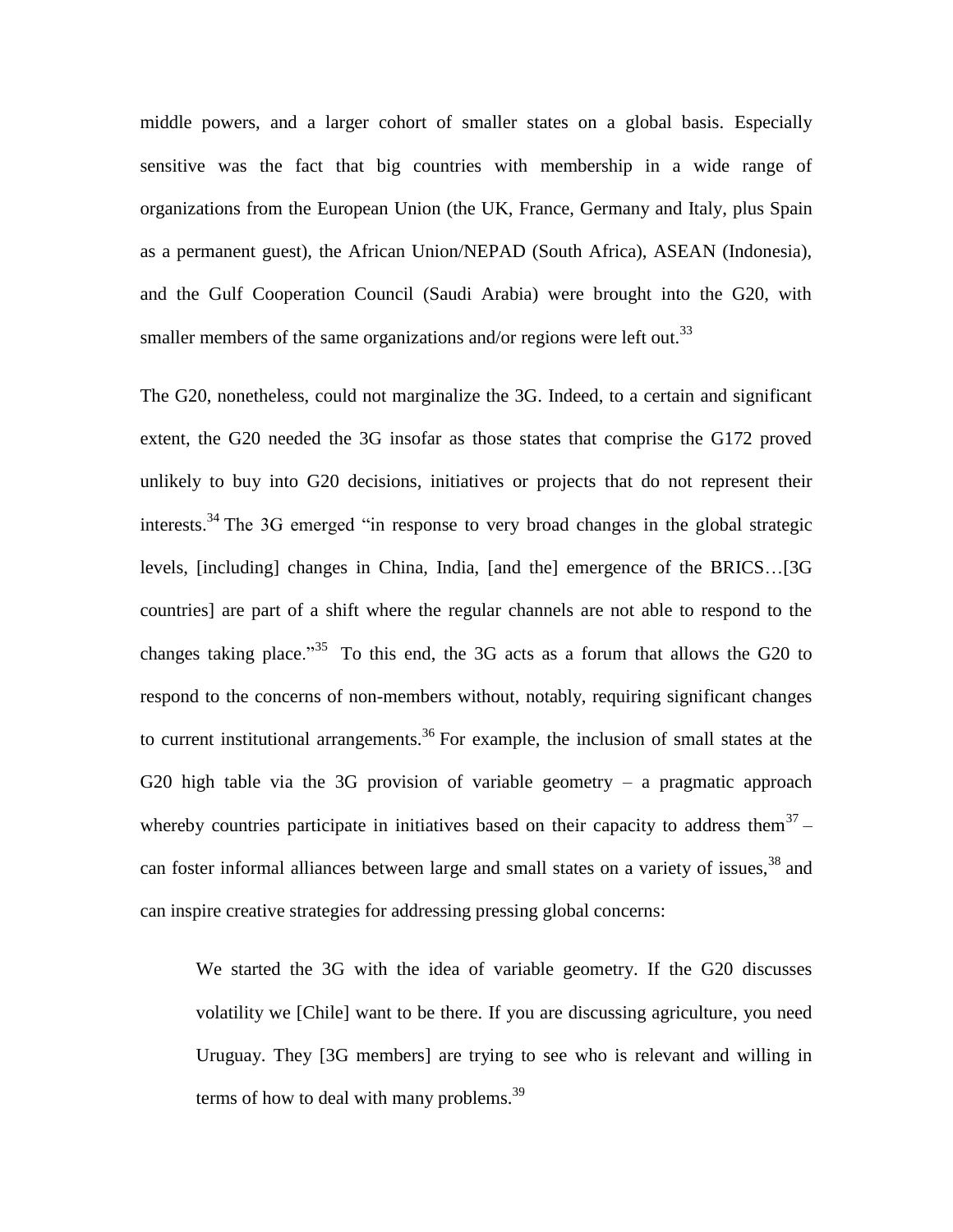As Prantl points out, such "redelegation of tasks to informal groups of states may well be seen as a stabilizing element for international institutions in transition…[that]…reshapes the [global] balance between power and legitimacy, [and] which may temper the pressure toward formal change."<sup>40</sup>

Indeed, in that space that is being created by transformation of global order, $^{41}$  the actors moving in to fill it may not be big states such as the BRICS , but may in fact be small states,  $42$  given their capacity (and need) to craft fluid, innovative and pragmatic responses to global issues when they perceive that they are being shut-out from the decision-making processes of global governance. <sup>43</sup> As one official explained, "[w]e want to make it clear that we have the UN and you cannot do whatever you want. We need to be tough sometimes…if you are a small country, you can speak loud. But it is not easy. We can do good work, and influence things a little bit."<sup>44</sup> As new centers of power mobilize and established organizations fall behind the curve of change, the 3G, in short, is very capable of shaping the global agenda in a way that is both more inclusive and streamlined through existing institutions.

## **The 3G Position and Substance**

Arguing that "[p]ower itself confers legitimacy"<sup>45</sup> and that the UN is unique in that it is the only global organization with undisputed legitimacy and universal participation,<sup>46</sup> the 3G has proposed several measures to enhance engagement between the G20 and UN members. As developed most fully in a document entitled, *The United Nations in 2025 – How can the UN Remain relevant in Addressing Tomorrow's Global Challenges* (2011), it outlined various actions that are necessary for the UN to assume the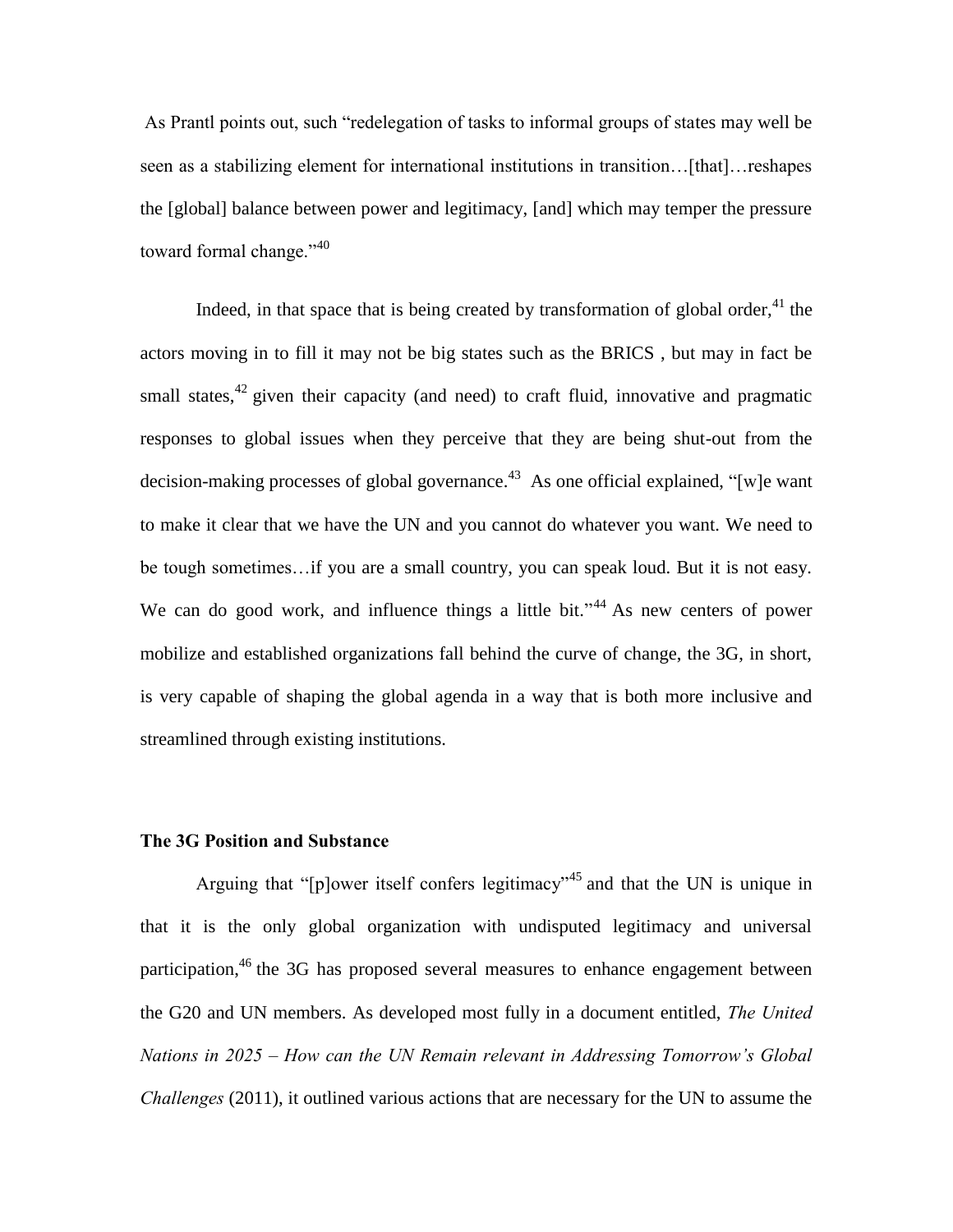dominant role in resolving world challenges and governance issues.<sup>47</sup> In specific terms the 3G proposed that before future summits, the G20 should hold consultations with non-G20 members through regular and predictable channels. The G20 should also provide updates about preparations and outcomes to the UN both before and after G20 meetings. Moreover, although the UN Secretary-General and his staff have been regular participants at the G20 Summits and preparatory meetings, their participation should be formalized. In addition, given that there is sufficient flexibility in the G20 process to engage all relevant parties on issues of global concern, the G20 process should arrange for the participation of non-G20 members in discussions on these specialized issues. Finally, the participation of established regional organizations (e.g. APEC, ASEAN, AU Commission, EU and NEPAD) should be regularized.<sup>48</sup>

If the proposed approach is undertaken, the 3G is convinced that the G20 process can become more transparent and inclusive, which would in turn garnish greater support for and strengthen the actions of the G20.<sup>49</sup> By maintaining that the United Nations "is the only global body with universal participation and unquestioned legitimacy,"<sup>50</sup> the 3G's strategy is not only to bring the G20 within the framework of the UN, but also to act as a UN pressure group for G20 reform.<sup>51</sup> The goal here is to forge a G20/UN relationship that is complementary rather than competing or contradictory.  $52$  As the Singaporean Foreign Minister George Yeo put it in March 2010:

We participate in this '3G' process in order to help the G20 assume greater legitimacy in the global community of nations. It is to improve the G20's interaction with the general membership in the UN, which in turn would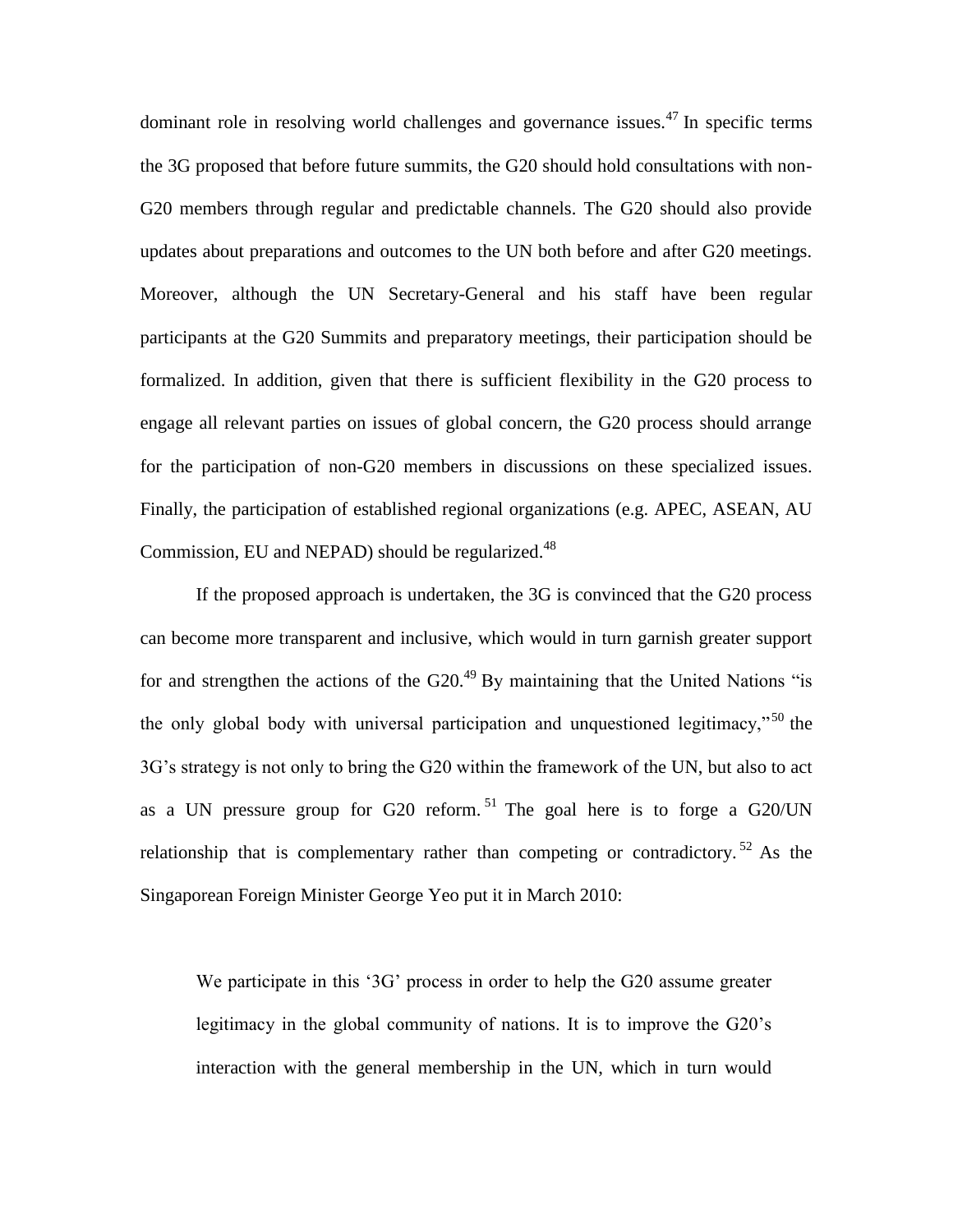build wider support for G20 actions. It is important that the decisions of the G20 take into account the interest of other countries and are supported by them. The G20 process should strengthen the UN and other international organizations, not weaken them.<sup>53</sup>

Yeo's remarks reflect those of the ambassadors and UN representatives interviewed for this paper who stated, for example, that "[w]e need to reform the UN to make it work for us. But we need to be careful not to overstep boundaries in doing so,  $^{54}$ and that the 3G strategy towards the G20 and the UN "reinforces the point that norm setting really needs to take place at the UN. While the G20 decision[s] need to be reached on a consensus...there is a need to bring this agreement back to the UN body".<sup>55</sup>

Hence the three "founding philosophies" of the 3G: 1) to confer greater legitimacy to the G20 process; 2) to act as a bridge linking G20 and UN membership; and 3) to ensure that the G20 hears the voices of non-members.<sup>56</sup> As one official put it, "we are small countries, but we need to improve global governance and the only thing that we must make clear to them is that we are very pro UN. We don't want the UN destroyed."<sup>57</sup>

In regard to implementing these reforms, it is important to note that the 3G has experienced some small successes. In 2010, for example, the Korean government extended an invitation to Singapore – as Chair of the 3G – to participate in the G20 Seoul Summit.<sup>58</sup> The following year, during the G20 Cannes Summit in 2011, French officials made it a priority to arrange consultations between G20 and non-G20 members and, following the recommendations of the 3G, invited the UN Secretary-General to participate in the Summit.<sup>59</sup>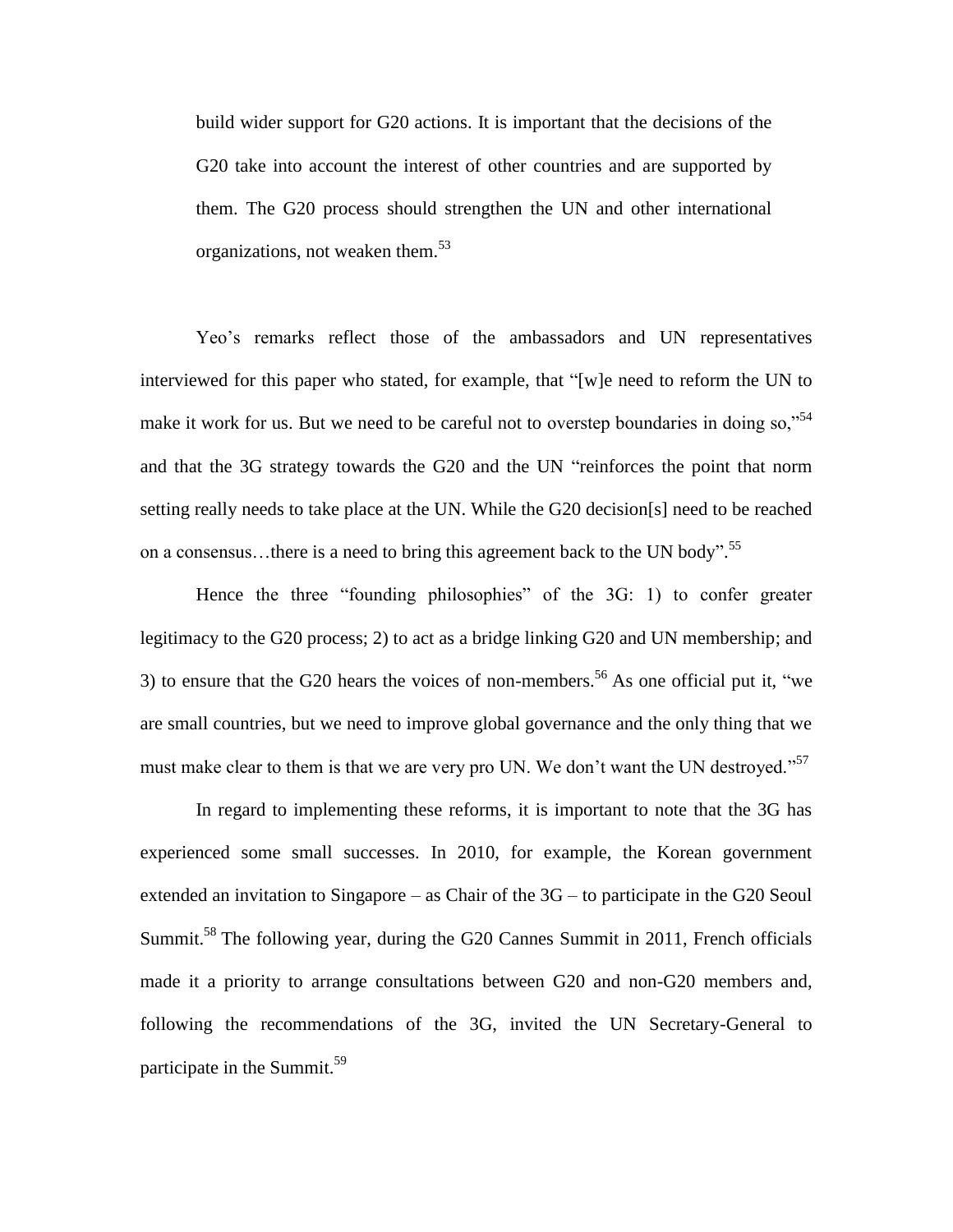These successes are contextualized by 3G strategy relative to offensive action by the G20 towards 3G member activities. Upon its inception, it appeared as though many members in the new 3G grouping also happened (and not by much coincidence) to be key financial centres that opposed G20 efforts to clamp down on grey zones in financial transactions. This common interest, however, did not mean outright resistance by the 3G along the lines of a single issue. Rather, in terms of substance, the issues promoted by 3G countries represented the divergence of categories and interests prioritized among the targeted offshore financial countries. Several other members of the G20 were put into the same "grey" category as Singapore and Switzerland, including Lichtenstein and Chile, while other 3G members, such as Costa Rica and Uruguay, were placed on the "black" list of non-cooperative tax havens.

These divergent priorities were further complicated by the image or branding effects of G20/OCED targeting of offshore financial centers which played up the image problems of affected countries and downplayed their respective image enhancers. The core countries of the 3G, for example, had played constructive roles in various aspects of international relations. Some of this leadership was provided in discrete areas such as Singapore's niche diplomacy on Law of the Sea, or Chile on the International Labour Organization or the International Criminal Court. In other cases, it was far more diffuse, as in Costa Rica's reputation for being a Samaritan state or Switzerland's hosting of UN organizations. In other words, although the commonality remained "that most members didn't think that they were treated fairly by the lists created by OCED countries..."[i]n general terms, there are only smaller groups of countries represented in the 3G group.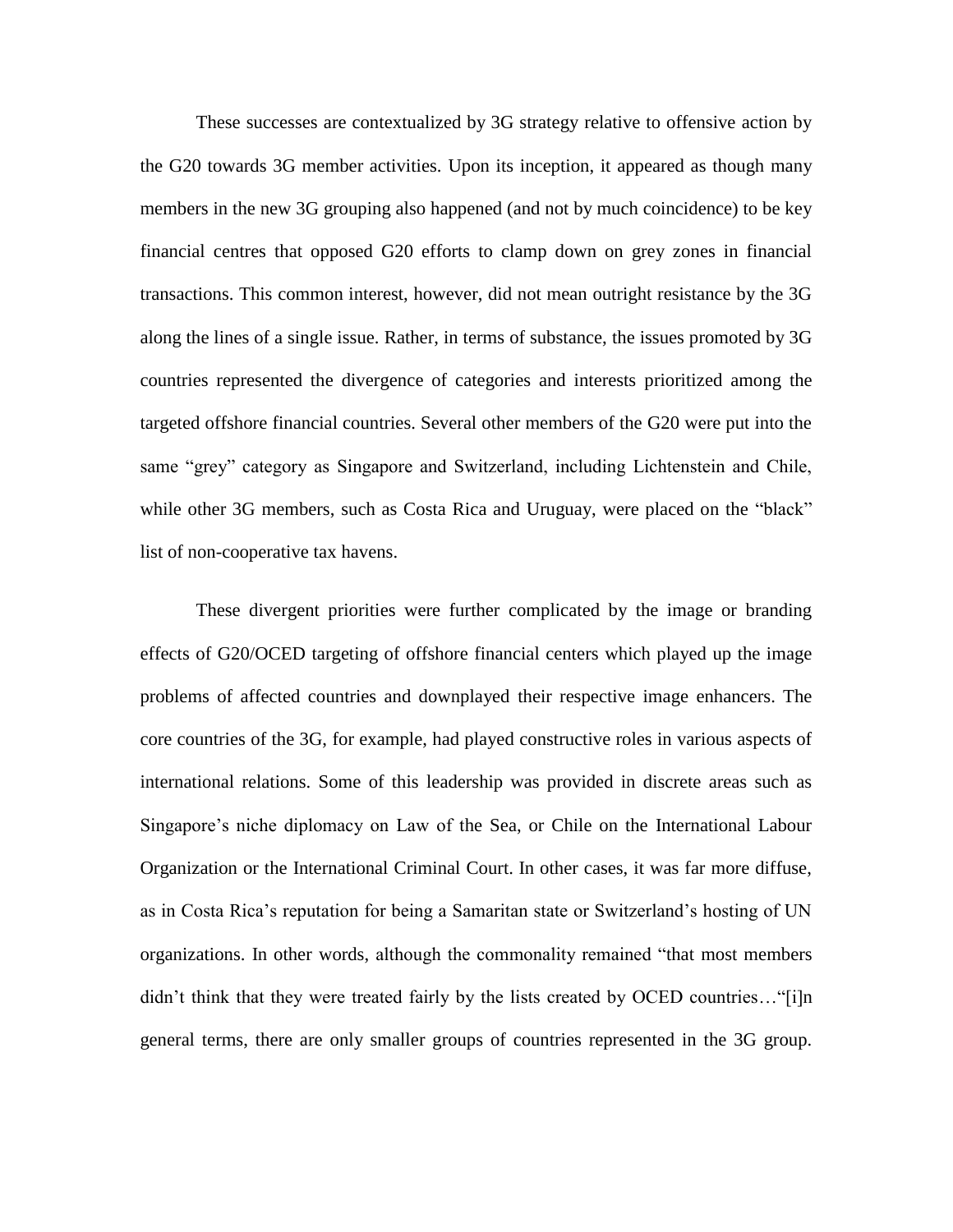These countries feel a stronger need to have some democratic legitimacy on policies that relate to everyone. This was the political underpinning of the [3G] movement."<sup>60</sup>

Consequently, under these circumstances of 1) divergent interests among the targeted offshore financial countries; and 2) issues of image, there was a prime logic within the 3G to engage diplomatically and settle the offshore financial issue via efficiency at the multilateral level. As a result, although proposals were made that meetings be held between senior officials or even finance ministers, this approach was rejected. Through the coordinated efforts of the 3G, the focus instead shifted to a bilateral response to the G20/OECD targeting with concentrated, if uneven, emphasis on implementing agreed exchange of tax information (EOI) standards in a more behind the scenes and low-key fashion.

What gave the 3G its originality was not therefore its common defensive stance against stigmatization in instrumental terms, but rather its ability to shift the objectives towards a re-balancing of the relationship between non-members and members of the G20. The 3G does not, therefore, "try to respond to all the issues of the G20. [Instead] what we have chosen to do is to is focus on issues that are the most important to the group. In terms of global governance, it's a process of reforming the global governance framework<sup>"61</sup>

Akin to the other strands of solidarity by non-members of the G20, this offensive approach combined intensity of voice opportunities with scope of mobilization. The difference was its adaptive quality, with some degree of accommodation to the existence of the G20 so long as the summit process shape-shifted in accordance to the tenets of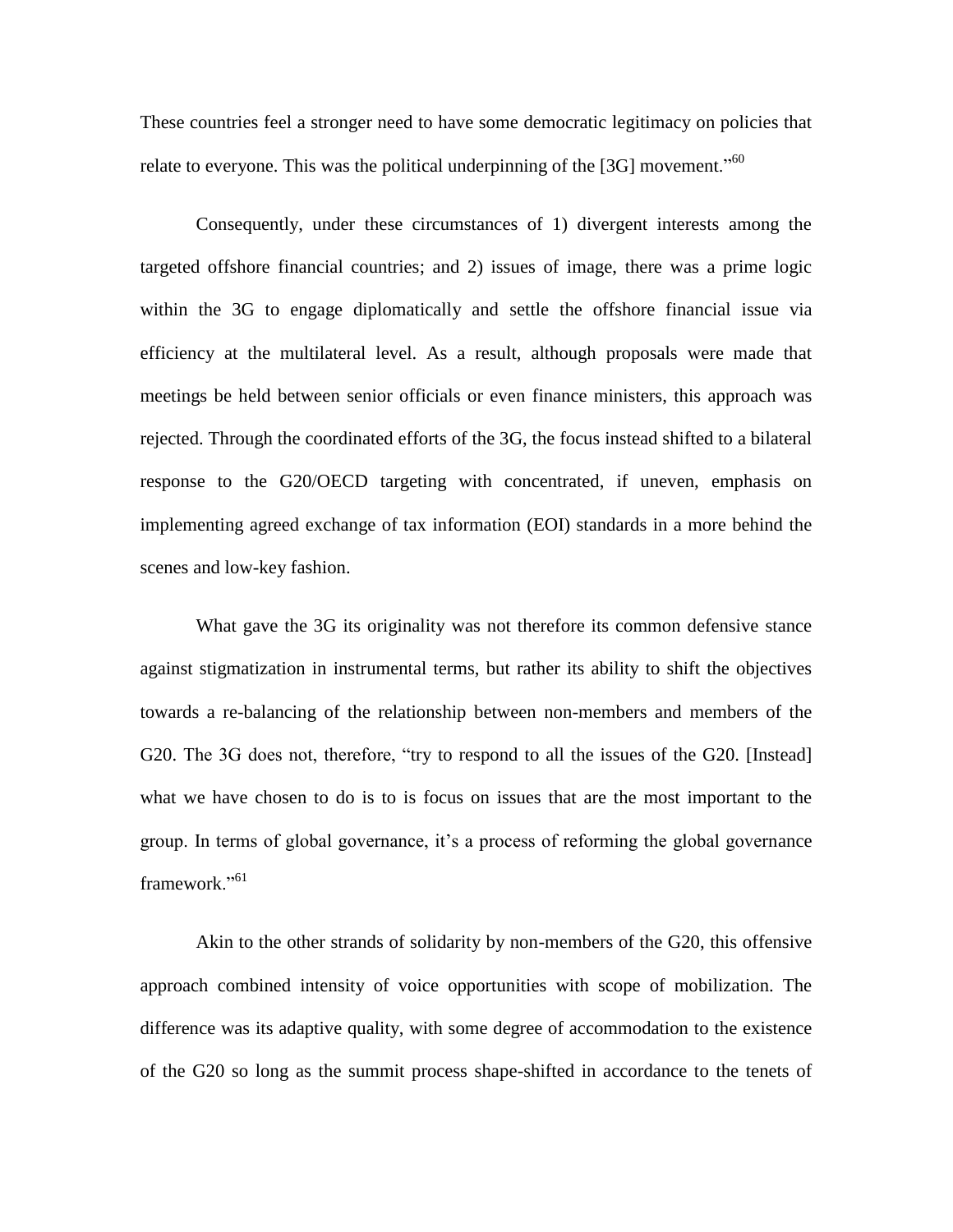inclusionary global governance. The key to this strategy with respect to goals was to limit the capacity of the G20 to dictate the rules of the game in global governance not by outright resistance or denying the existence (or legitimacy) of the G20, but by integrating the activities of the 3G with the G20 both directly (by an insertion of the 3G into the G20 process) and indirectly (by a rapprochement between the UN and the G20). In doing so, the narrative about the G20 was transformed from the efficiency dimension to the legitimacy dimension. As one official noted during our interview,

There is a trade-off between efficiency and legitimacy. We take a sort of pragmatic approach to this…Mostly, we are favourable to the G20 because at the height of the international financial crisis, they were effective. Now…we do support not only coordination, but we would [also] like to see more accountability to the UN and the bodies to which the Bretton Woods institutions are based on. We would like to see more of this and seeing an opportunity to get more engaged.<sup>62</sup>

With respect to means, the 3G built up its own standing through the power of numbers and a diversity of membership that was difficult to ignore. Structurally there were some limits imposed on these coalition-building efforts. Some member-states of the EU, notably Luxembourg, have very similar profiles as the core 3G membership, but did not join. The 3G also did not include a wide number of African countries, and even those that joined kept a low profile. Notwithstanding these constraints, however, the 3G was able to build up an impressive degree of geographic diversity with 29/30 members from Europe, the Middle East, the Americas, Asia and Africa. At the same time, although a number of the 3G members can be placed in the category of developmental states the 3G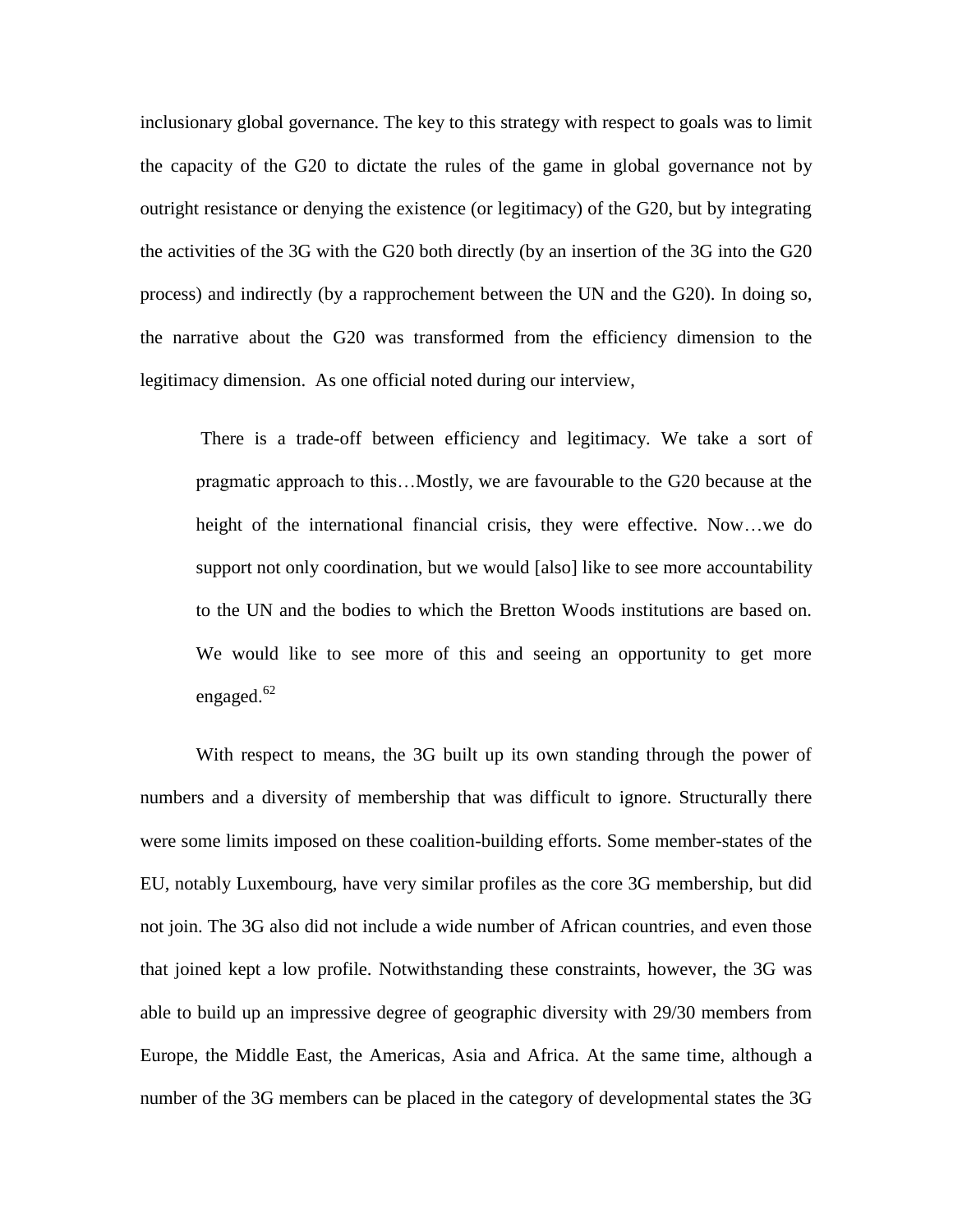"is made up of both rich and developing countries"<sup>63</sup> and none could be depcited as fragile or failed states. On the contrary, in terms of the list of countries by GDP (nominal) per capita, a number of the 3G members were at the top of the hierarchy: Luxembourg (#1), Qatar (#2), Switzerland (#4), and Singapore (#10).<sup>64</sup> All of these countries had sophisiticated economies and professional foreign services, thus cutting into the advantages of big powers in terms of information and access.

One route in projecting capacity was through an overlapping initiative with the World Economic Forum, which networked Singapore and Switzerland with Qatar – a formidable small state diplomatic actor, and one, notably, without an offshore financial issue association. George Yeo, Singapore's foreign minister, travelled to Davos to link up with state officials of small European states as well as a larger group of opinion-leaders. It was during this stage of the initiative that the name "3G" was formalized – an idea that came from Lichtenstein. Another source of strength was the willingness of the core states in the 3G - in particular Singapore, Switzerland and Lichtenstein - to use the diplomatic capacity of their UN offices in New York to build leverage for the group. Such buy-in demonstrated that the 3G directed its voice opportunity not only from the outside, but from inside the global system.

In implementing this strategy the 3G made its own mechanisms valuable, even indispensable, to both the G20 and the UN. "It's not just that the UN pushes for more transparency," as one ambassador noted, "it's [also] often the case the G20 wants to see their work reflected in the UN texts, so it makes sense that two sides with common interests meet."<sup>65</sup> The problem for the G20 as it moved beyond its catalytic stage was that of entrenching its legitimacy. Although most important for the BRICS, that did not want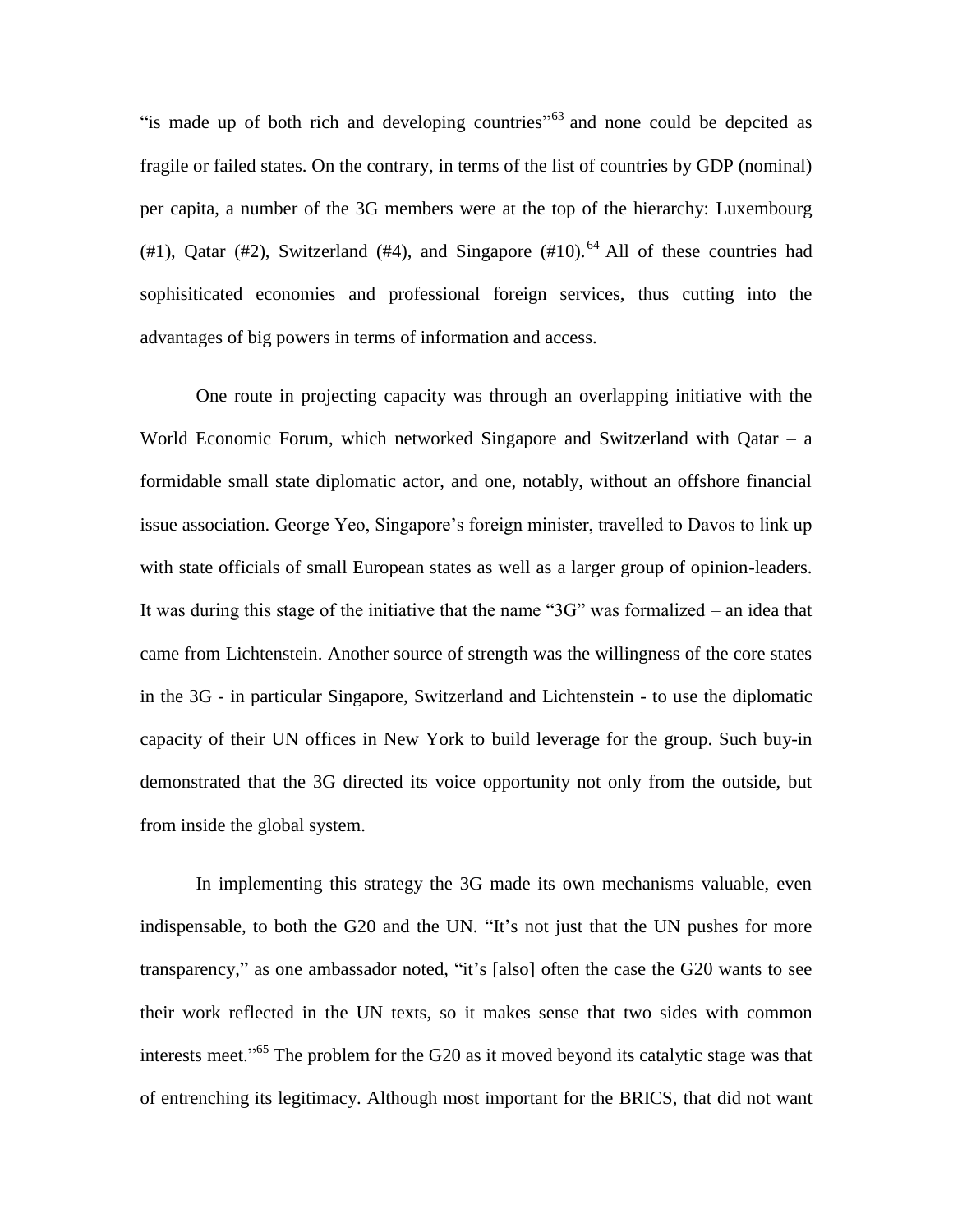to be seen as explicity breaking away from the tenets of universalism and solidarity, legitimacy was also a concern for the Obama administration, which wanted to mend some fences with the UN and the wider international community in the post-Bush era. A measure of this US concern with legitimacy can be gauged by the fact that Presdient Obama's Sherpa for the G20 had begun to include the UN in his shuttle diplomacy, a huge contrast with the culture of neglect for the G20 under the Bush administration.

The 3G's ability to deliver on the legitimacy dimension of global governance is perhaps best exemplified by the UN's unwillingness to acknowledge the G20's existence formally in its proceedings and documentation. In facilitating this breakthrough – through the text of the resolution 65/94 - the 3G had to overcome resentment to the G20 not so much of resister countries directly but the core countries within the overall structure of the G77. Here sheer numbers played a crucial part in allowing resolution 65/94 to be adopted by consensus in December 2010, as open conflict with the 3G meant that resisters would have to break with a large group of the UN membership. The success of resolution 65/94 led to a more sophisticated (albeit continuing) debate about the comparative advantages between the G20 and the UN. Joseph Deiss, the Swiss president of the UNGA in 2010 conceded, for example, that the G20 had "effectively delivered" rapid and coordinated response at least in the context of the "immediate aftermath" of the 2008 financial crisis. He also conceded that in this process the UN had been to a considerable extent marginalized  $-$  it was talking through the UNGA without the G20 listening. That being said, however, the G20, as with other ad hoc groups, had "questionable legitimacy" and the need then was for "the best possible articulation of expertise, leadership and legitimacy, and to do so in a setting of coherence."<sup>66</sup>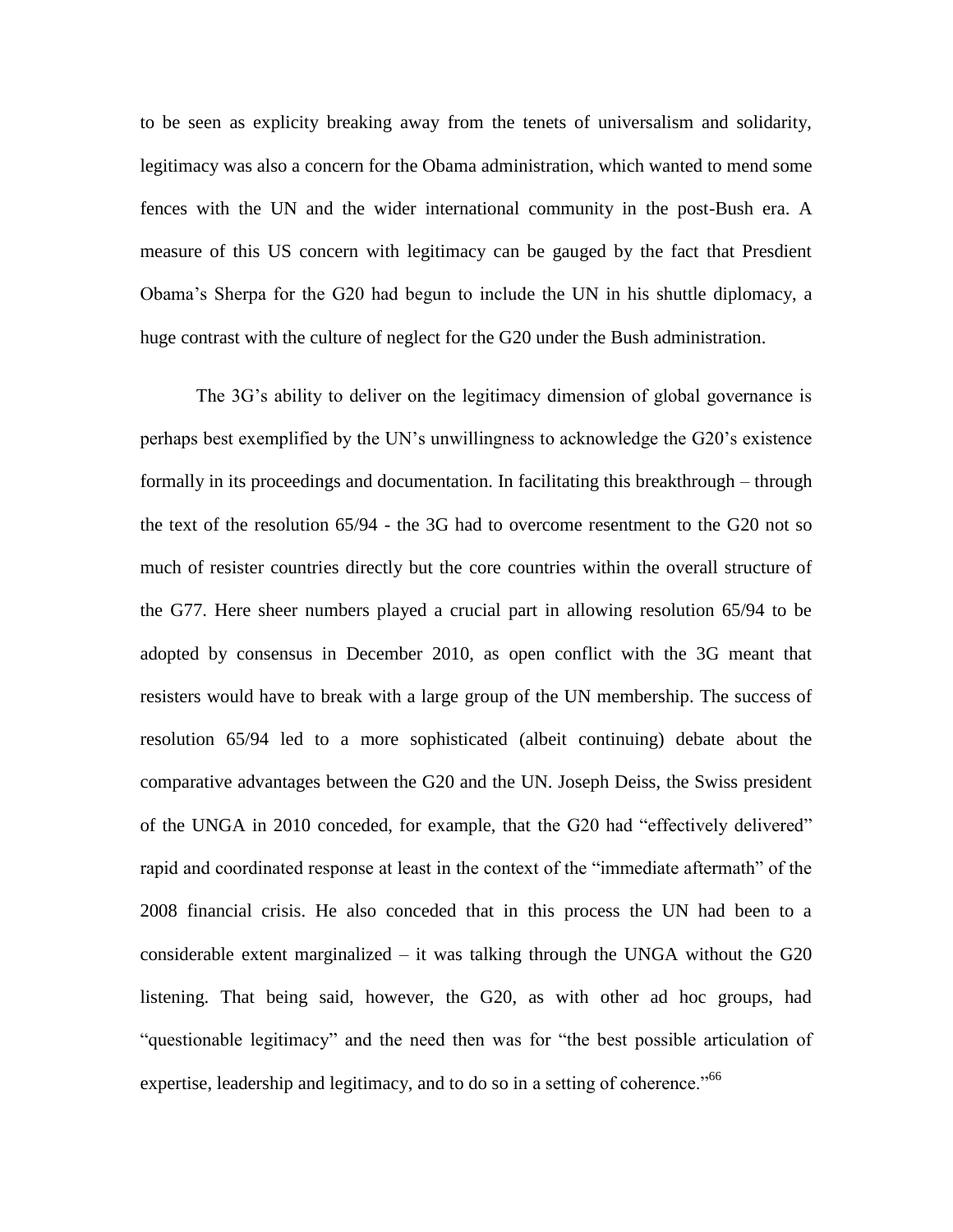A second means by which the 3G was able to bridge its leverage and the extension of legitimacy was through the rapprochement of the UNSG's role in the G20. As noted, the Bush administration had chosen the IFIs over the UN in an explicitly exclusionary fashion. What the G20 was instrumental in doing was to re-insert the UNSG into the G20 process, if not as a primary actor then at least in a connected/supportive manner. This re-insertion was done above all through persistent lobbying in the run-up to the Toronto 2010 summit, due to concerns that Secretary General Ban-Ki Moon would be excluded from the summit. A third achievement in instrumental results, due to 3G pressure and in combination with other forces (including the push by South Korea as host), was the acceptance by the G20 of a formula for non-member participation, enabling the summit host to invite up to five guests. Although mainly directed at the settlement of the question of regional representation, the 3G was the main beneficiary of the decision of this G20 just before the November 2010 Summit to introduce a 'G20 plus five' approach, with the Korean preparatory committee explicitly stating that this decision had been made because "we finally agreed that we needed to have a better geographical balance."<sup>67</sup>

Yet, given even its capacity to provide innovative solutions to the decisionmaking processes of global governance, it would be a mistake to exaggerate the 3G's impact on the G20's effectiveness vis-à-vis its agenda. The 3G did promote a form of variable geometry that sought to establish and justify a dialogue between the G20 and the 3G on issues of instrumental importance to the 3G, as illustrated in its concerns on the labeling of its members in the offshore financial-related issues. But as the 3G moved into bilateral means of dispute-resolution and the pressure from the G20 on these issues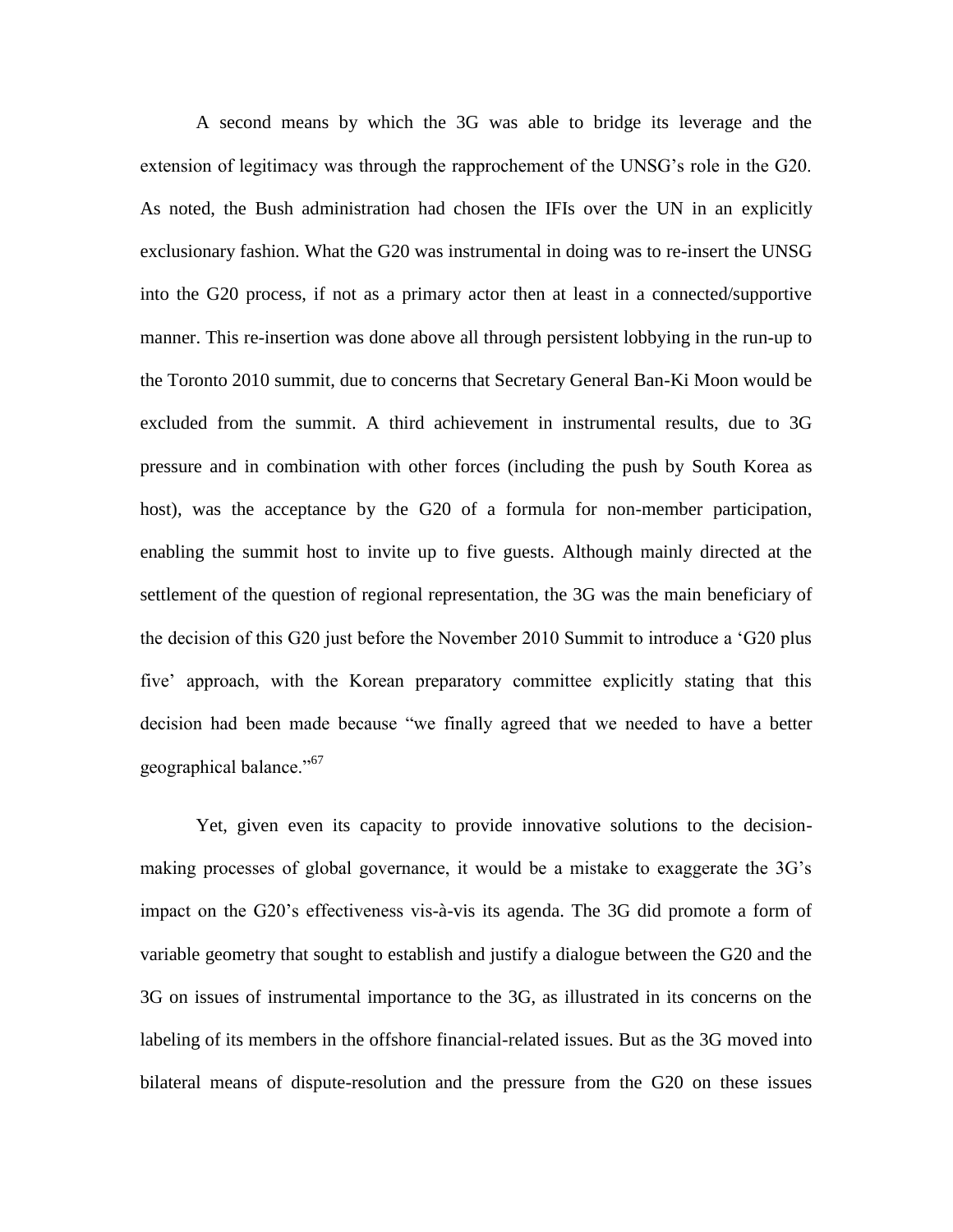relaxed, this concept of bilateralism spilled over into other issue-areas, in particular food security in which countries such as Chile and Uruguay had important interests as agricultural exporters. At the same time, this downplaying of its overall instrumental effectiveness should not overlook the 3Gs influence on the legitimacy side. Unlike the resisters or the aspirants to the G20 process, the 3G reconciled self-selective executive multilateralism with the principles of global governance. While grounded in national interests, this reconciliation could have only been achieved via the "3G['s] innovative method of modern diplomacy<sup>" 68</sup> - its subordination of issue-specific instrumental concerns to a wider 3G narrative that was grounded on the need for transparency, greater scope for participation, and some join-up between formal and informal mechanisms of multilateralism.

As with other components of small state diplomacy there was a strong element of symbolism attached to the 3G's achievements. Certainly there was little in the way of immediate material benefits that came out of the coalitional exercise, and the instrumental benefits from the 3G were gained largely at the national level. Leveraging the voice opportunity amplified by numbers, Singapore was able to move towards an inside status in the G20, and the genernal consensus among the ambassadors and UN representatives interviwed for this paper, in the words of one official, is

that Singapore was the [3G] developer. They are a strong economy. They are completely globalized, they depend on the dynamics of the global economy as much or more than any other country. They decided that they cannot just look at what is going on with the G20. They established coalitions of likeminded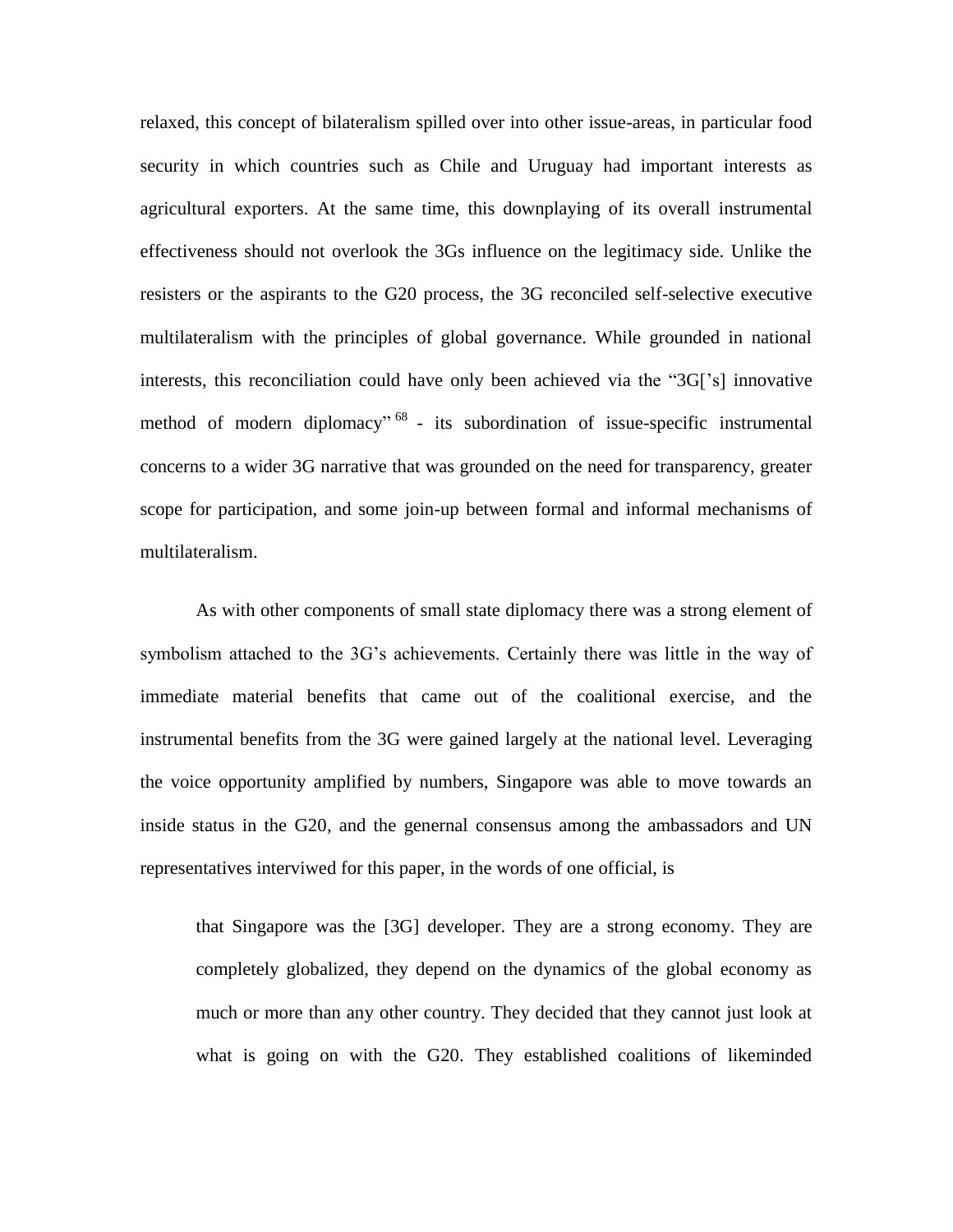countries, with similar interests and developed that…[T]hey have been the engine to this.<sup>69</sup>

Invited by South Korea to attend the Seoul summit, Singapore was invited back by France at the Cannes G20 in November 2011. These benefits reflected a demand for an in-between approach from a non-member that was not tilted towards blocking but rather towards entrepreneurial and technical leadership on an issue-specific basis. The status of Singapore in this regard can be judged by its repeat attendance, in a context where the 'natural' representative of the 3G would be country such as Switzerland. To the credit of Singapore, it was able to supply this form of leadership over a mixed coalition with representatives of both rich countries from the North and well-to-do and poor countries from the global South. The recipe of keeping the coalition was a mix of industriousness and an interesting mix of public relations and risk-adverseness. Using resources not available to most small states Singapore has "over time...paid the bill"<sup>70</sup>, and kept the momentum up by holding monthly meetings and preparing documents. Its ambassador to the UN used an effective form of public diplomacy to complement the inside game of lobbying with an outside game that showcased the narrative of fairness and equity in terms of global governance.

The extension of Singapore's diplomatic attributes into the 3G – and through these into a more privileged position in the G20 – also reinforced its own skills and capabilities. Although stimulated into action on the G20 due to its non-member role, Singapore (along with Switzerland) enjoys insider status in other parts of the G20 extended network. This role is most evident in the membership of these key 3G countries in the FSB. In terms of the shaping and monitoring of an array of regulatory issues,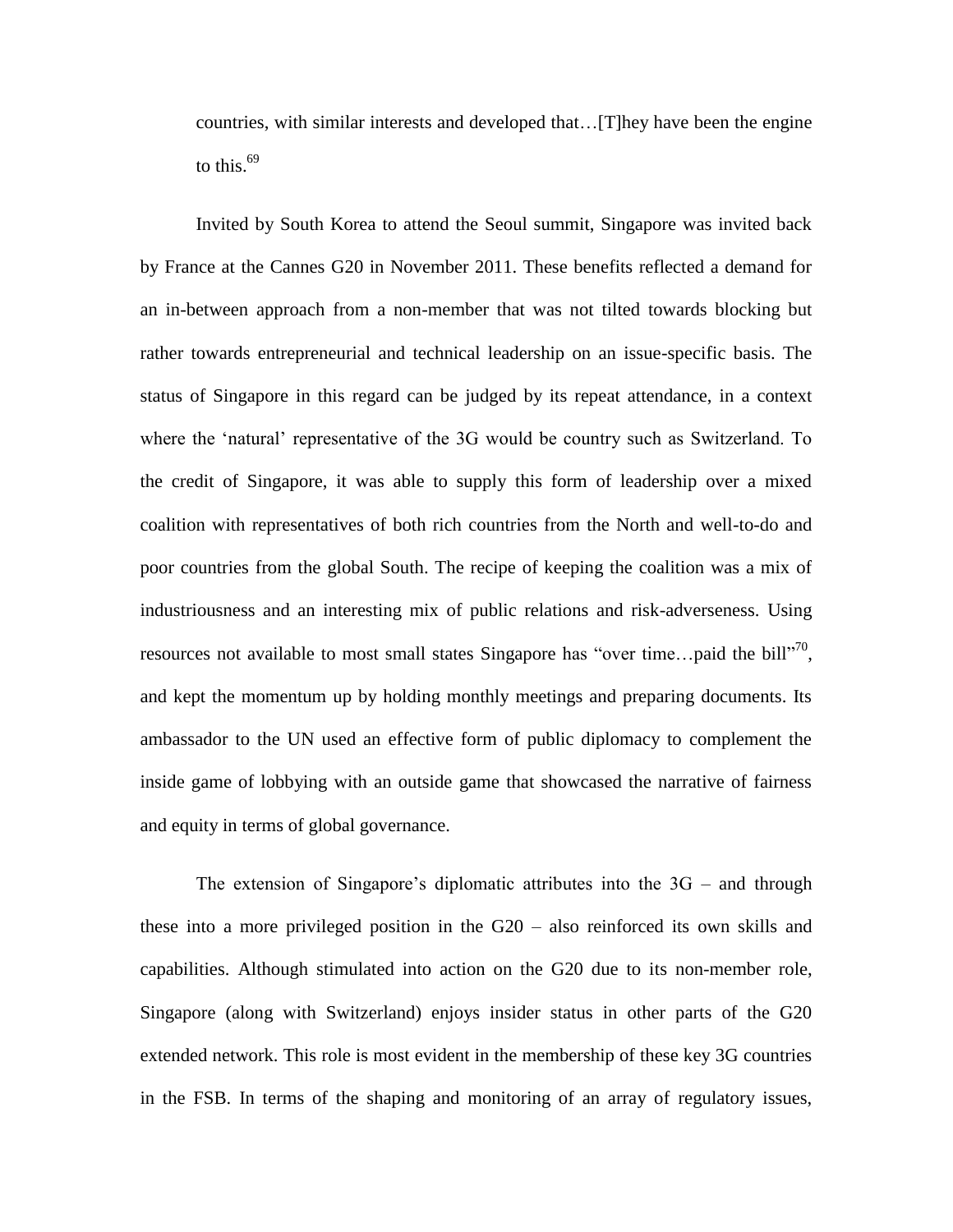therefore, Singapore (along with Switzerland) was a rule maker, not a rule taker. The finance minister of Singapore was also appointed head of the IMFC. Singapore also was willing to pass on leadership when the context of the G20 evolved, thus defusing emerging rivalry issues. "Singapore is a good convener," remaked one offical, "but this does not mean that Singapore will be the only one to go to the G20 in the future.<sup>771</sup> To be sure, as witnessed by the dynamics of the Los Cabos meeting in June 2012, Singapore's visibility in the 3G could be reduced on a summit by summit basis, with Chile taking on the task of supplying much of the group's entrepreneurial and technical capabilities.<sup>72</sup> Such a transition reinforced the impression of success with respect to the impact of informal-based multilateral light, in that this handing off of leadership enhanced the 3G's credibility in terms of the practice of global governance while consolidating institutional access to the G20 in the context of an easing of intensity over the question of financial centres.

## **Conclusion**

In this nascent world order in which the operational rules do not follow predictable patterns, small countries have an accentuated ability to draw attention to global governance issues. In such a context they can influence important policy decisions of dominant institutions.<sup>73</sup>

This space for influencing the international system is at odds with the assumptions about a movement towards 'multipolarity' in which power coalesces around a small number of dominant poles. To be sure, it is increasingly important for small states to remain attuned to the desires and interests of emerging economies and new world powers.<sup>74</sup> Indeed, the ascendancy of the G20 in global governance fits this template. If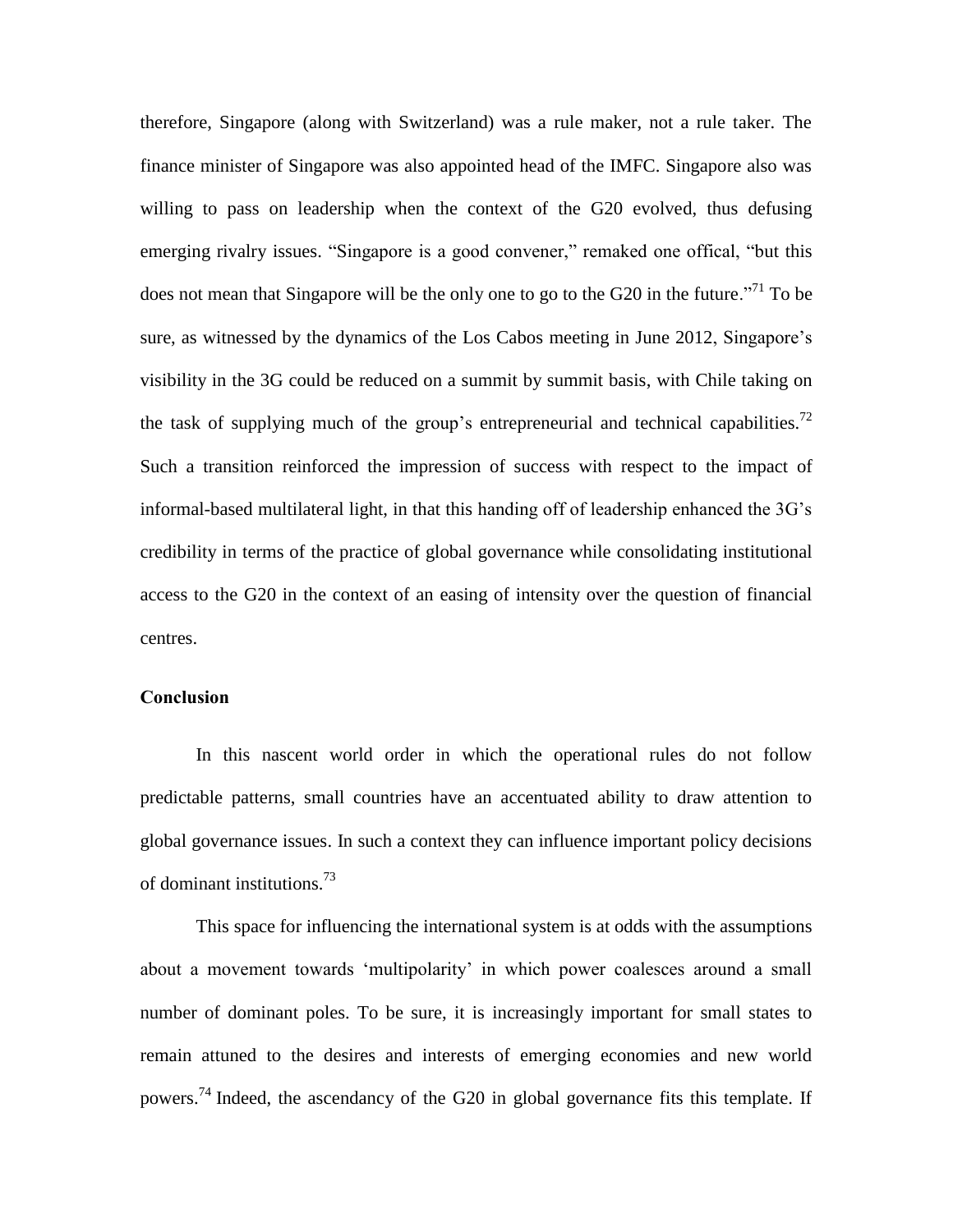not a classic concert of powers along the lines of the model associated with the 1814/15, 1919 and 1945 eras, the G20 represents a condominium of big states from both the G8 and the global South. Galvanized by the 2008 financial crisis, the G20 came into being as a self-selected group of countries designed to be systemically important.

Certainly, at the outset, the 3G countries were excluded from even a traditional form of "pyramidal" structure featured in traditional trade negotiations.<sup>75</sup> Many of the 3G key members were branded as problem countries due to the OFC/tax haven issue and as such as targets for stigmatization in key components for their national economic development. Although different from the meaning of "exiting" in other manifestations of informal governance – that is to say, in relation to the movement away from the UN framework – the first success of the 3G was to defuse this targeting by moving the issue from the political/diplomatic to the technical domain.

By then taking the high road – that is, by emphasizing the need for equality at the core of a reconfigured form of robust multilateralism - the 3G became an agent for solutions, especially with respect to legitimacy of the G20 process. In connceptual terms, this push for balance fits the conclusions of some important recent literature that signals the limits of big power influence through informal mechanism, As Randall Stone puts it: "[there is an upwards bound] that powerful states can display, and it requires that informal prerogatives of the powerful are compensated with a degree of formal control by the weak. In this sense, the legitimacy of the organization is a binding constraint that influences institutional design."<sup>76</sup>

The 3G in practice effectively bridged the efficiency of the G20 with the legitimacy of the United Nation members, or "the other G172". Consequently, it was able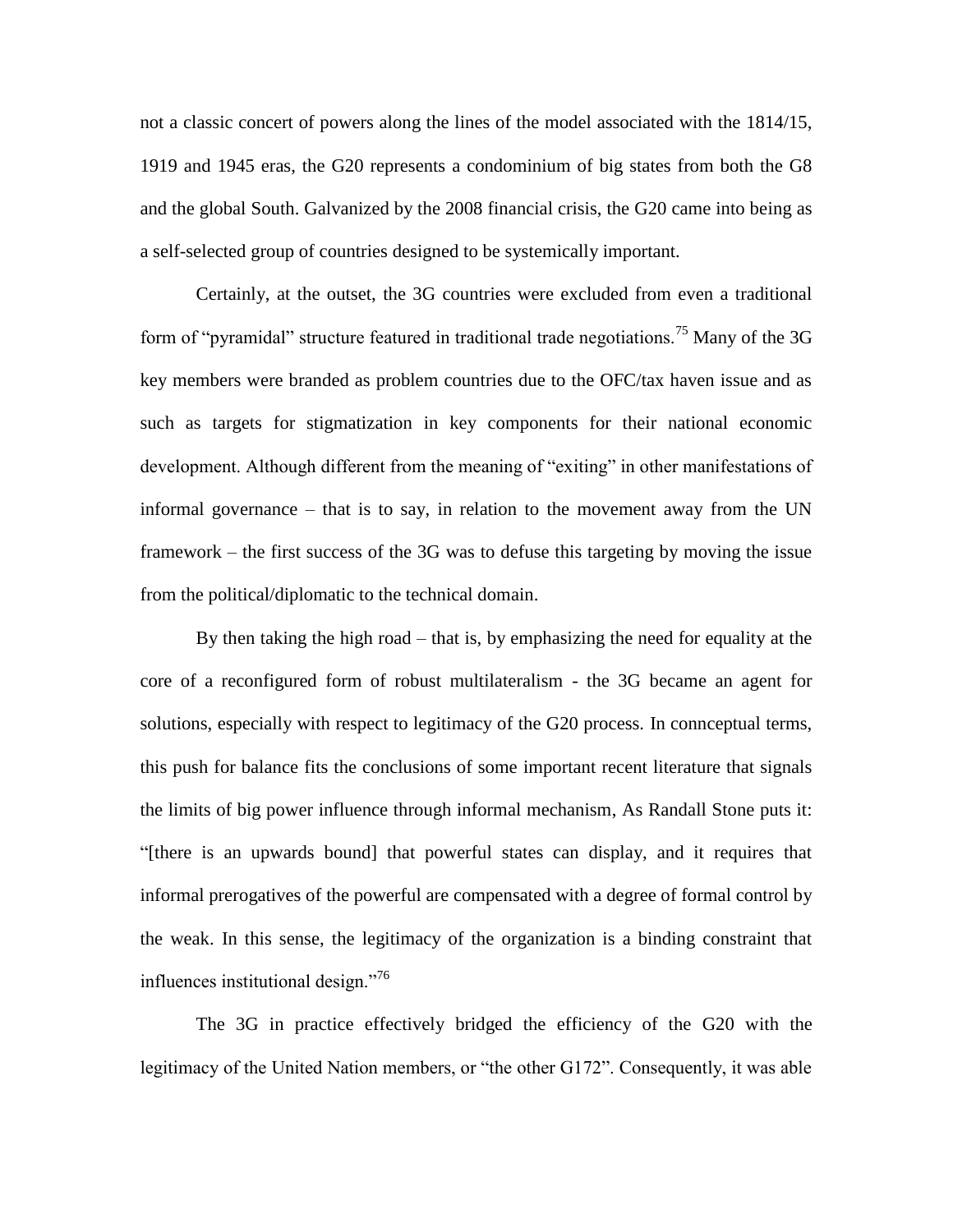to carve out a key intermediary role for itself within the existing network of regional and extra-regional interests of global governance. This "quiet" Singaporean initiative thus gathered kudos for its innovative and pragmatic "middle way" approach, and for the careful manner in which officials exercised their diplomatic skills to advance its mandate.<sup>77</sup> Unlike the resisters, whose agenda was to use the crisis to push for more fundamental and wide-ranging change, the 3G allowed the G20 to receive some imprint of credibility from the United Nations. In terms of realizing the power of small states, "[t]he creation of the 3G was a step in the right direction…When you have issues that go directly to the heart of others, it is important…to have channels to have input on these issues." 78

In tactical terms, such an approach bridged as well the divide between a risk orientation and risk aversion. Singapore was willing to distinguish itself – and the 3G coalition – both from the G20 membership and the resisters. Yet, at the same time, the institutionalized adjustment was pursued via a change in the G20 (with the inclusion of non-members), not the UN.

While not wanting to over-state the instrumental achievements of the 3G, in terms of agency, the role of this coalitional is extremely important in shifting the framework of the G20 specifically and global governance more generally from a tight club to a loose network of states. Instead of the centralization that appeared to be the mode of operation at the outset, one of the major impacts of the 3G was in recalibrating the image of the summit process to a far more decentralized model in a multi-functioning environment. Such leverage challenges the assumption of multipolarity in favor of an image of non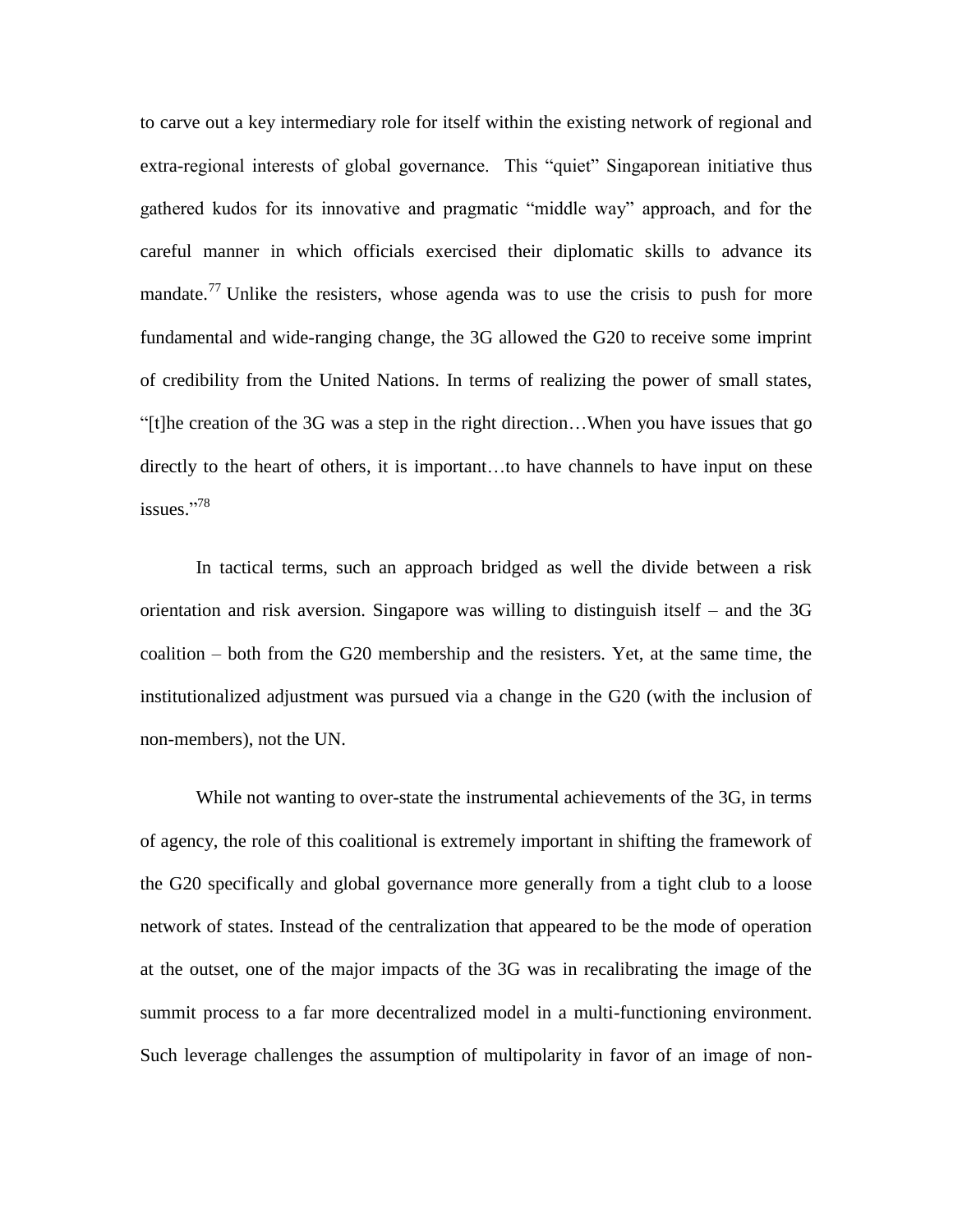polarity; "a world dominated not by one or two or even several states but rather by dozens of actors possessing and exercising various kinds of power."<sup>79</sup>

Notwithstanding the heterogeneity of the 3G, the looseness of its organizational structure allowed it to hang together. Areas of potential conflict between members of the group were minimized, with care by individual states not to overplay their hand or try to push the group towards positions that were problematic from either an international or domestic position. The preparation and research underpinning of the 3G's efforts were crucial to its performance, without the leader-centrism of the G20. Instrumental here, as we have noted throughout the article, has been the role of Singapore as intellectual leader, provider of technical support, and convener of the group.

In overall terms, therefore, the 3G re-calibrated the narrative about small states, the G20, and global governance. Building on the notion of resilience the 3G was able to use a mix of diplomatic skill and concentrated focus to adapt under stressful conditions. Rather than acting as unorthodox agents, however, this informal grouping acted ultimately as a stabilizer of the international system, alleviating a wider sense of resentment about the G20, and as an enabler for the embeddedness of global governance in the practice of international politics via the economic agenda of the G20.

 $\overline{a}$ 

<sup>&</sup>lt;sup>1</sup> Fen O. Hampson and Paul Heinbecker, "The "New" Multilateralism of the Twenty-First Century," Global Governance 17 (2011): 299 and Eduardo Galvez, "Multilateralism, the United Nations and Global Governance," The United Nations Economic Commission for Latin America and the Caribbean (ECLAC), August 8-9, 2011. Accessed February 28, 2010, [http://www.un.org/esa/ffd/economicgovernance/ECLACseminar\\_EGalvez.pdf.](http://www.un.org/esa/ffd/economicgovernance/ECLACseminar_EGalvez.pdf)

<sup>&</sup>lt;sup>2</sup> Lloyd Gruber, Ruling the World: power politics and the rise of supranational institutions (Princeton University Press, 2000); Thomas Konzelmann, "Informal Governance in International Relations," in International Handbook On Informal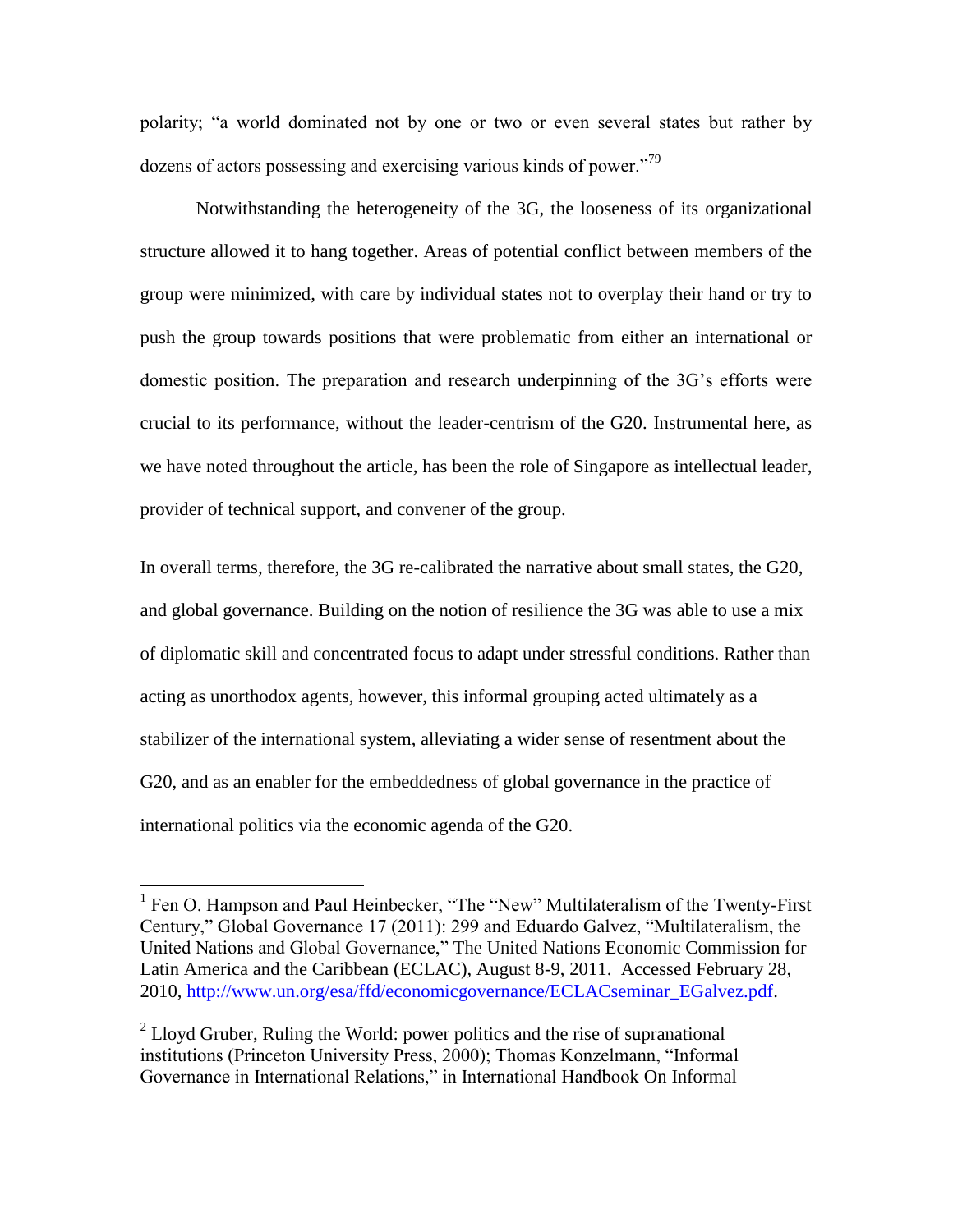Governance, ed. Thomas Christiansen & Christine Neuhold (Massachusetts Edward Elgar Publishing, 2012).

 $\overline{a}$ 

<sup>3</sup> Kenneth W. Abbott and Duncan Snidal, "Why States Act Through Formal International Organizations," Journal of Conflict Resolution, 42.1 (1998): 3–32.

<sup>4</sup> Robert O. Keohane, After Hegemony: Cooperation and Discord in the World Political Economy (Princeton, N.J.: Princeton University Press, 1984); Richard N. Haass, "The Age of Nonpolarity: What Will Follow U.S. Dominance", Foreign Affairs, 87.3 (2008): 44-55.

<sup>5</sup> Jochen Prantl, "Informal Groups of States and the UN Security Council". International Organization, 59.3 (2005): 589.

<sup>6</sup> Risto Penttillä, "Multilateralism Light: The rise of informal international governance." Centre for European Reform. EU2020 essay (2009).

7 Thomas Konzelmann, "Informal Governance in International Relations," in International Handbook On Informal Governance, ed. Thomas Christiansen & Christine Neuhold (Northampton: MA: Edward Elgar Publishing, 2012).

<sup>8</sup> Andrew F. Cooper and Ramesh Thakur, *The Group of Twenty* (New York: Routledge, 2012).

<sup>9</sup> Barry Carin et al. "Making the G20 Summit Process Work: Some Proposals for Improving Effectiveness and Legitimacy," CIGI G20 Papers, 2 (2010):3; John Langmore and Shaun Fitzerald, "Global Economic Governance," in ed. Ralph Pettman, A Handbook of International Political Economy, (Singapore: World Scientific Publishing, 2012): 1.

<sup>10</sup> Andrew F. Cooper and Eric Helleiner. "The G-20: A Global Government in the Making?" in The G20: A Global Government in the Making?, ed. Christoph Pohlmann, Stephan Reichert and Hubert Rene Shillinger. (Friedrich, Ebert, Stiftung/International Policy Analysis, 2010): 11.

<sup>11</sup> Fen O. Hampson and Paul Heinbecker, "The "New" Multilateralism of the Twenty-First Century," Global Governance, 17 (2011): 304.

 $12$  Barry Carin et al. "Making the G20 Summit Process Work: Some Proposals for Improving Effectiveness and Legitimacy," CIGI G20 Papers, 2 (2010):3, 10; Anthony Payne, "How Many Gs are there in 'Global Governance' After the Crisis? The Perspective of the 'Marginal Majority' of the World's States," International Affairs, 86.3 (2010): 730-731; and Vanu Gopala Menon, "Strengthening the Role of the UN in Global Economic Governance." The United Nations Ad Hoc Open-Ended Working Group, June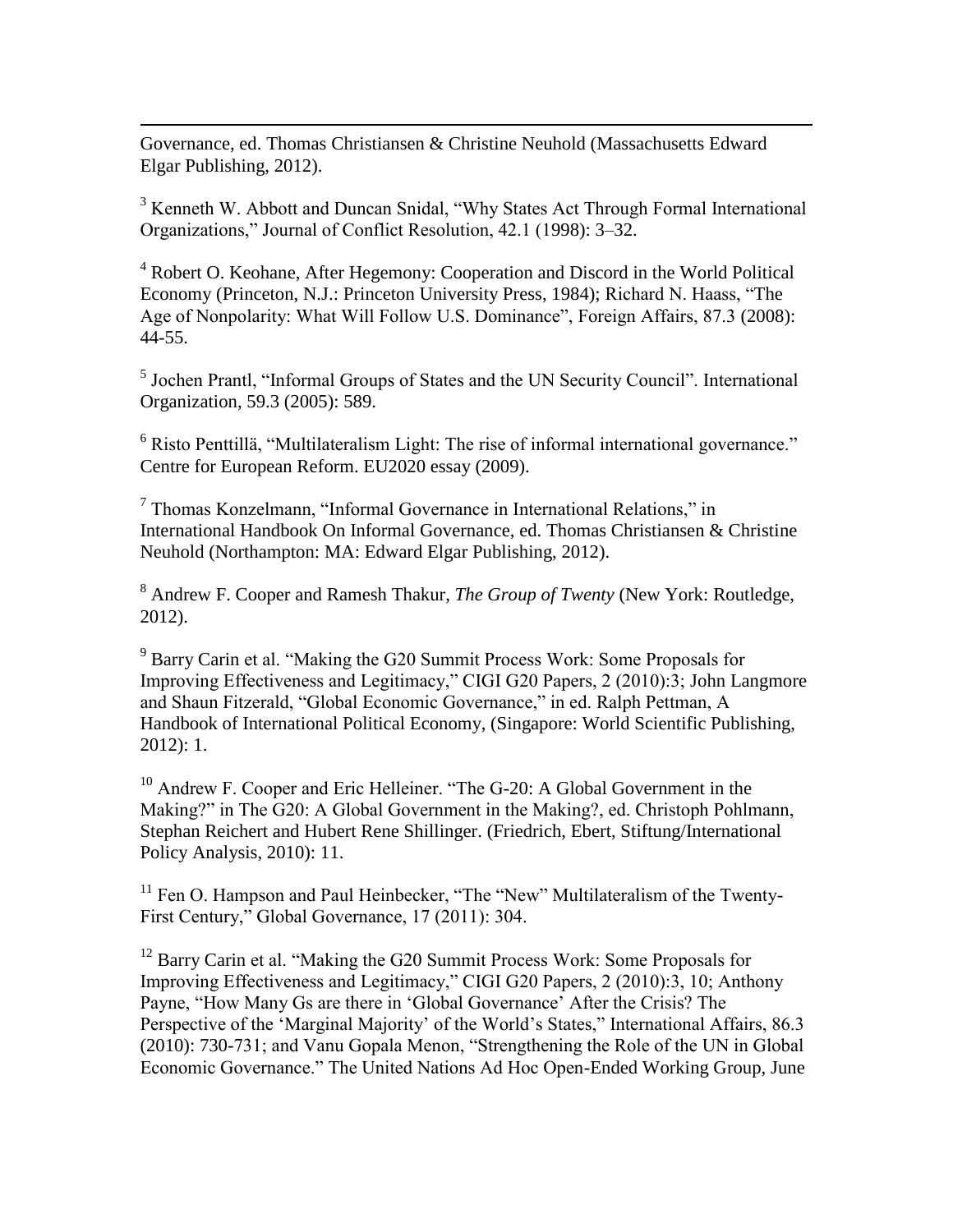2, 2010. Accessed June 28, 2011, [http://www.un.org/esa/ffd/events/2010GAWGFC/7/Stmt\\_Singapore.pdf.](http://www.un.org/esa/ffd/events/2010GAWGFC/7/Stmt_Singapore.pdf)

<sup>13</sup> Iftekhar Ahmed Chowdhury, "The Global Governance Group (' $3G$ ') and Singaporean Leadership: Can Small be Significant?," ISAS Working Paper, 108 (2010): 5.

<sup>14</sup> Fen O. Hampson and Paul Heinbecker, "The "New" Multilateralism of the Twenty-First Century," Global Governance, 17 (2011): 304.

<sup>15</sup> Asfia Tareen, "The UN and the G20: Efficiency vs. Legitimacy?" Centre for International Governance Innovation, June 14, 2010. Accessed July 31, 2011, [http://www.cigionline.org/blogs/2010/6/un-and-g20-efficiency-vs-legitimacy.](http://www.cigionline.org/blogs/2010/6/un-and-g20-efficiency-vs-legitimacy)

<sup>16</sup> Iftekhar Ahmed Chowdhury, "The Global Governance Group ('3G') and Singaporean Leadership: Can Small be Significant?," ISAS Working Paper, 108 (2010): 3.

<sup>17</sup> Thalif Deen, "G20 Big Powers Under Scrutiny by Smaller Nations," Global Policy Forum, March 23, 2010. Accessed July 31, 2011, [http://www.globalpolicy.org/globalization/globalization-of-politics/general-analysis-on](http://www.globalpolicy.org/globalization/globalization-of-politics/general-analysis-on-globalization-of-politics/48892-g20-big-powers-under-scrutiny-by-smaller-nations.html)[globalization-of-politics/48892-g20-big-powers-under-scrutiny-by-smaller-nations.html;](http://www.globalpolicy.org/globalization/globalization-of-politics/general-analysis-on-globalization-of-politics/48892-g20-big-powers-under-scrutiny-by-smaller-nations.html) Asfia Tareen, "The UN and the G20: Efficiency vs. Legitimacy?" Centre for International Governance Innovation, June 14, 2010. Accessed July 31, 2011, [http://www.cigionline.org/blogs/2010/6/un-and-g20-efficiency-vs-legitimacy;](http://www.cigionline.org/blogs/2010/6/un-and-g20-efficiency-vs-legitimacy) Vanu Gopala Menon, "Global Governance: The G20 and the UN." Ipsterraviv, March 29, 2010. Accessed January 2, 2012, [http://www.ipsterraviva.net/UN/print.aspx?idnews=N7370.](http://www.ipsterraviva.net/UN/print.aspx?idnews=N7370)

<sup>18</sup> Interview with Authors. UN Ambassador of a 3G Country, New York City USA. 10 Feb 2012.

<sup>19</sup> Iftekhar Ahmed Chowdhury, "The Global Governance Group (' $3G$ ') and Singaporean Leadership: Can Small be Significant?," ISAS Working Paper, 108 (2010): 6.

 $20$  Ibid. p.6.

 $\overline{a}$ 

<sup>21</sup> Josette Altmann, "ALBA Institutions and Mechanisms" FLACSO Secretaria General, 2009. Accessed February 25, 2011,

[http://www.flacso.org/fileadmin/usuarios/documentos/Integracion/ALBA\\_Institutions\\_an](http://www.flacso.org/fileadmin/usuarios/documentos/Integracion/ALBA_Institutions_and_Mechanisms.pdf) [d\\_Mechanisms.pdf](http://www.flacso.org/fileadmin/usuarios/documentos/Integracion/ALBA_Institutions_and_Mechanisms.pdf)

 $22$  Jochen Prantl, "Informal Groups of States and the UN Security Council," International Organization, 59.3 (2005): 589.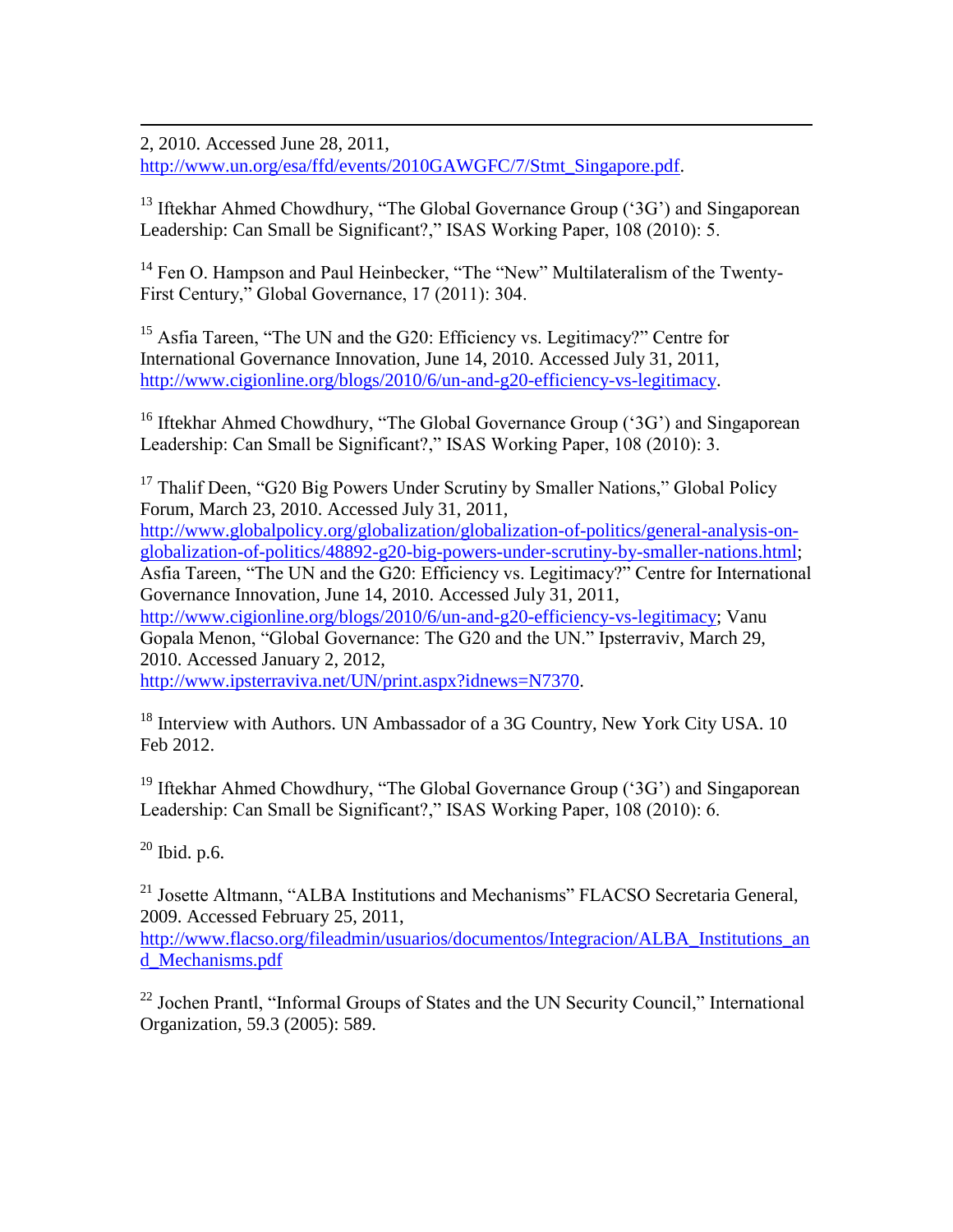$\overline{a}$  $^{23}$  Andrew F. Cooper, "Small State Responses to the G20: Regional Voices of Criticism to Collective Engagement via the 3G," ECPR Conference, The University of Iceland, Reykjavik, (August 24-28, 2011): 5.

 $24$  Interview with Authors. UN Ambassador of a 3G Country, New York City USA. 13 Feb 2012.

 $25$  Interview with Authors. UN Ambassador of a 3G Country, New York City USA. 14 Feb 2012.

 $26$  Interview with Authors. UN Ambassador of a 3G Country, New York City USA. 13 Feb 2012.

<sup>27</sup> Iftekhar Ahmed Chowdhury, "The Global Governance Group ('3G') and Singaporean Leadership: Can Small be Significant?," ISAS Working Paper, 108 (2010): 8.

<sup>28</sup> Ibid. p. 2.

 $29$  Ibid. p. 8-9.

<sup>30</sup> Singapore Institute of International Affairs (SIIA), "SIIA Welcomes New 3G Initiative for Small States," Singapore Institute of International Affairs, February 12, 2010. Accessed July 31, 2011, [http://www.siiaonline.org/?q=programmes/insights/siia](http://www.siiaonline.org/?q=programmes/insights/siia-welcomes-new-3g-initiative-small-states)[welcomes-new-3g-initiative-small-states](http://www.siiaonline.org/?q=programmes/insights/siia-welcomes-new-3g-initiative-small-states) and Ravi Velloor, "3G Group to give Small States a Voice: Singapore working hard to shape global group of 28 nations not part of G-20," The Straits Times, February 1, 2010. Accessed January 31, 2011, [http://siiaonline.org/files/2010-02-01-ST-GeorgeYeo-3G-GiveSmallStatesAVoice.pdf.](http://siiaonline.org/files/2010-02-01-ST-GeorgeYeo-3G-GiveSmallStatesAVoice.pdf)

<sup>31</sup> Andrew F. Cooper, "Small State Responses to the G20: Regional Voices of Criticism to Collective Engagement via the 3G," ECPR Conference, The University of Iceland, Reykjavik, (August 24-28, 2011): 14.

<sup>32</sup> Jan Nederveen Pieterse, "Global Rebalancing: Crisis and the East–South Turn," *Development and Change*, 42 (January 2011): 22–48.

<sup>33</sup> Two recent Special Issues of *Third World Quarterly* give substantive analyzes of these trends, "Foreign Policy Strategies of Emerging Powers in a Multipolar World," edited by Andrew F. Cooper and Daniel Flemes, 34, 6 (2013): 943-1143; and ["Rising powers and](http://www.tandfonline.com/doi/full/10.1080/01436597.2013.775778)  [the future of global governance," edited by Kevin Gray](http://www.tandfonline.com/doi/full/10.1080/01436597.2013.775778) & [Craig N. Murphy,](http://www.tandfonline.com/action/doSearch?action=runSearch&type=advanced&searchType=journal&result=true&prevSearch=%2Bauthorsfield%3A(Murphy%2C+C+N)) 34, 2 [\(2013\): 183-355.](http://www.tandfonline.com/doi/full/10.1080/01436597.2013.775778) 

<sup>34</sup> Fen O. Hampson and Paul Heinbecker, "The "New" Multilateralism of the Twenty-First Century," Global Governance, 17 (2011): 306; and Vanu Gopala Menon, "Global Governance: The G20 and the UN." Ipsterraviv, March 29, 2010. Accessed January 2, 2012, [http://www.ipsterraviva.net/UN/print.aspx?idnews=N7370.](http://www.ipsterraviva.net/UN/print.aspx?idnews=N7370)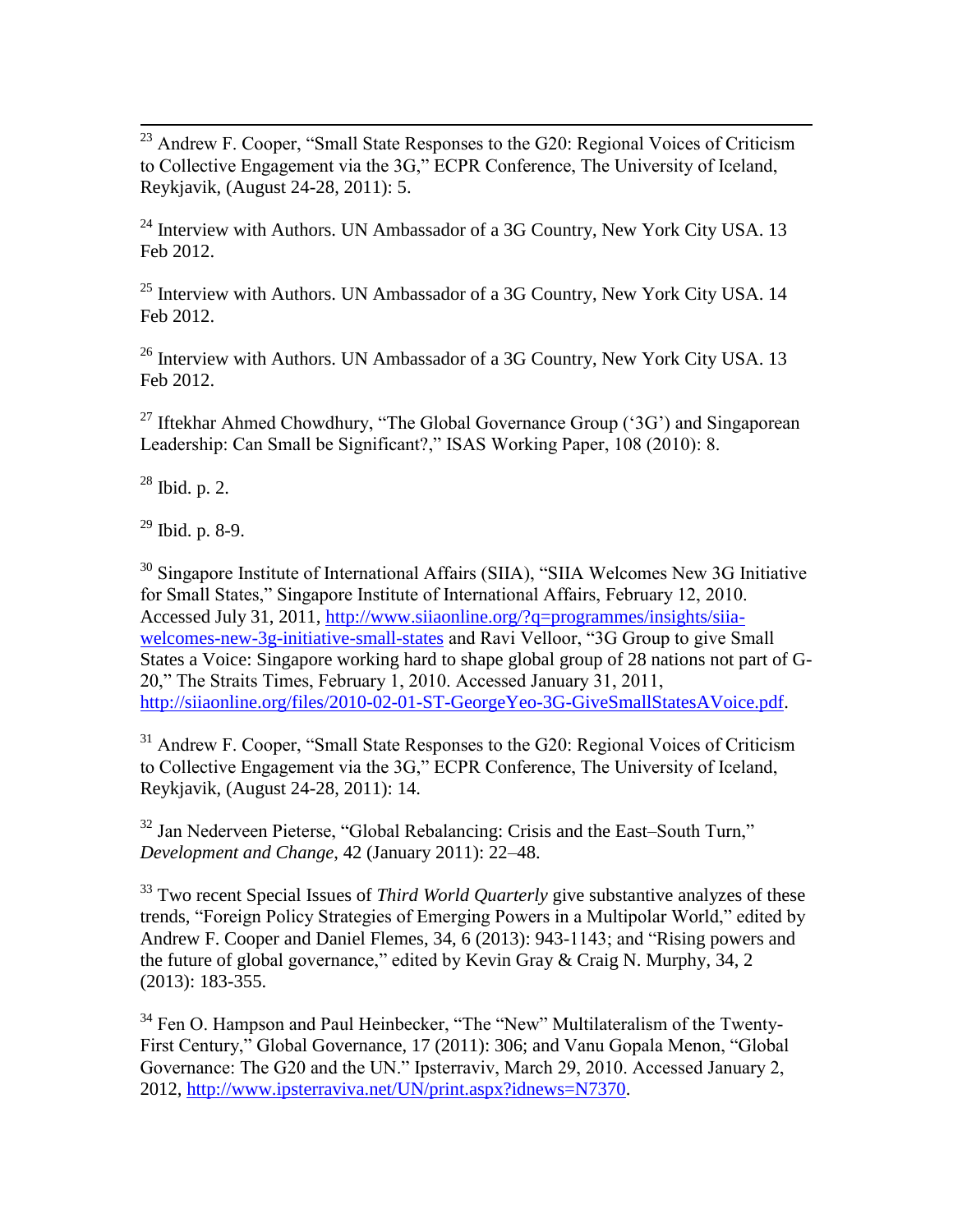$\overline{a}$  $35$  Interview with Authors. UN Ambassador of a 3G Country, New York City USA. 10 Feb 2012.

<sup>36</sup> John Langmore and Shaun Fitzerald, "Global Economic Governance," in ed. Ralph Pettman, A Handbook of International Political Economy, (Singapore: World Scientific Publishing, 2012): 11.

<sup>37</sup> Barry Carin et al. "Making the G20 Summit Process Work: Some Proposals for Improving Effectiveness and Legitimacy," CIGI G20 Papers, 2 (2010): 3.

<sup>38</sup> Fen O. Hampson and Paul Heinbecker, "The "New" Multilateralism of the Twenty-First Century," Global Governance, 17 (2011): 307; and Andrew F. Cooper, "Small State Responses to the G20: Regional Voices of Criticism to Collective Engagement via the 3G," ECPR Conference, The University of Iceland, Reykjavik, (August 24-28, 2011): 18.

 $39$  Interview with Authors. UN Ambassador of a 3G Country, New York City USA. 13 Feb 2012.

<sup>40</sup> Jochen Prantl, "Informal Groups of States and the UN Security Council," International Organization, 59.3 (2005): 588.

<sup>41</sup> Robert Kappel, "The Decline of Europe and the US: Shifts in the World Economy and in Global Politics," German Institute of Global and Area Studies, 1(2011): 1; Iftekhar Ahmed Chowdhury, "The Global Governance Group ('3G') and Singaporean Leadership: Can Small be Significant?," ISAS Working Paper, 108 (2010): 12-13; Fareed Zakaria, The Post-American World, (New York: W.W. Norton Company, 2011).

<sup>42</sup> Robert Kappel, "The Decline of Europe and the US: Shifts in the World Economy and in Global Politics," German Institute of Global and Area Studies, 1(2011): 1; Iftekhar Ahmed Chowdhury, "The Global Governance Group ('3G') and Singaporean Leadership: Can Small be Significant?," ISAS Working Paper, 108 (2010): 12-13.

<sup>43</sup> Jim McLay, "Making a Difference: The Role of a Small State at the United Nations." New Zealand Ministry of Foreign Affairs and Trade, April 27, 2011. Accessed June 28, 2011, [http://www.nzembassy.com/united-nations/news/address-by-ambassador-jim](http://www.nzembassy.com/united-nations/news/address-by-ambassador-jim-mclay-to-juniata-college-pennsylvania)[mclay-to-juniata-college-pennsylvania.](http://www.nzembassy.com/united-nations/news/address-by-ambassador-jim-mclay-to-juniata-college-pennsylvania)

<sup>44</sup> Interview with Authors. UN Ambassador of a 3G Country, New York City USA. 13 Feb 2012.

<sup>45</sup> Yeo quoted in Iftekhar Ahmed Chowdhury, "The Global Governance Group ('3G') and Singaporean Leadership: Can Small be Significant?," ISAS Working Paper, 108 (2010): 6.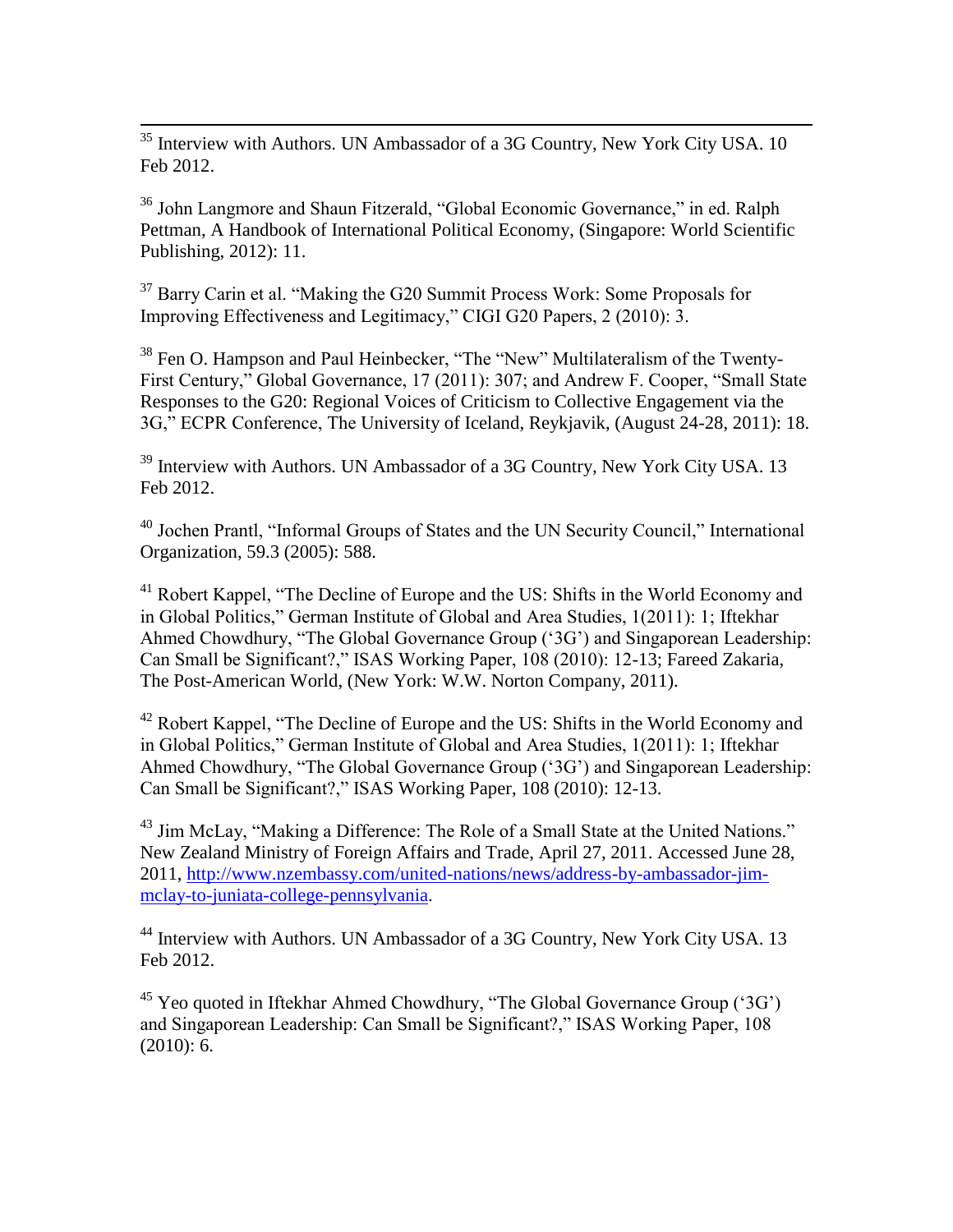$\overline{a}$ <sup>46</sup> Vanu Gopala Menon, "Strengthening the Role of the UN in Global Economic Governance." The United Nations Ad Hoc Open-Ended Working Group, (2010): 2. Accessed June 28, 2011,

[http://www.un.org/esa/ffd/events/2010GAWGFC/7/Stmt\\_Singapore.pdf.](http://www.un.org/esa/ffd/events/2010GAWGFC/7/Stmt_Singapore.pdf)

<sup>47</sup> Vanu Gopala Menon, "Strengthening the Role of the UN in Global Economic Governance." The United Nations Ad Hoc Open-Ended Working Group, June 2, 2010. Accessed June 28, 2011,

[http://www.un.org/esa/ffd/events/2010GAWGFC/7/Stmt\\_Singapore.pdf.](http://www.un.org/esa/ffd/events/2010GAWGFC/7/Stmt_Singapore.pdf)

<sup>48</sup> Ibid. p. 3.

<sup>49</sup> Ibid. p. 2-3.

 $50$  Ibid. p. 1.

<sup>51</sup> Iftekhar Ahmed Chowdhury, "The Global Governance Group ('3G') and Singaporean Leadership: Can Small be Significant?," ISAS Working Paper, 108 (2010): 2,8; and Hugo Dobson, "The G20: Engine of Asian Regionalism?," German Institute of Global and Area Studies. 179 (2011): 19. Accessed January 28, 2012, [https://www.econstor.eu/dspace/bitstream/10419/52410/1/671536176.pdf.](https://www.econstor.eu/dspace/bitstream/10419/52410/1/671536176.pdf)

<sup>52</sup> See Kim-Ji-hyun 2010 cited in Andrew F. Cooper, "Small State Responses to the G20: Regional Voices of Criticism to Collective Engagement via the 3G," ECPR Conference, The University of Iceland, Reykjavik, (August 24-28, 2011): 2.

 $53$  Iftekhar Ahmed Chowdhury, "The Global Governance Group ('3G') and Singaporean Leadership: Can Small be Significant?," ISAS Working Paper, 108 (2010): 7.

<sup>54</sup> Interview with Authors. UN Ambassador of a 3G Country. 14 Feb 2012.

 $55$  Interview with Authors. UN Ambassador of a 3G Country, New York City USA. 10 Feb 2012.

 $56$  Ibid:  $7<sup>56</sup>$ 

<sup>57</sup> Interview with Authors. UN Ambassador of a 3G Country, New York City USA. 13 Feb 2012.

<sup>58</sup> Pradumna B. Rana, "Evolving Global Economic Architecture: Will We Have a New Bretton Woods?," RSIS Working Paper, 215 (2010): 7-8. Accessed July 31, 2011, [http://www.rsis.edu.sg/publications/workingpapers/wp215.pdf.](http://www.rsis.edu.sg/publications/workingpapers/wp215.pdf)

<sup>59</sup> Wayne Chan, "G20 must address risks to global economy: 3G," Channelnewsasia.com, October 31, 2011. Accessed November 30,

[http://www.channelnewsasia.com/stories/singaporebusinessnews/view/1162746/1/.html.](http://www.channelnewsasia.com/stories/singaporebusinessnews/view/1162746/1/.html)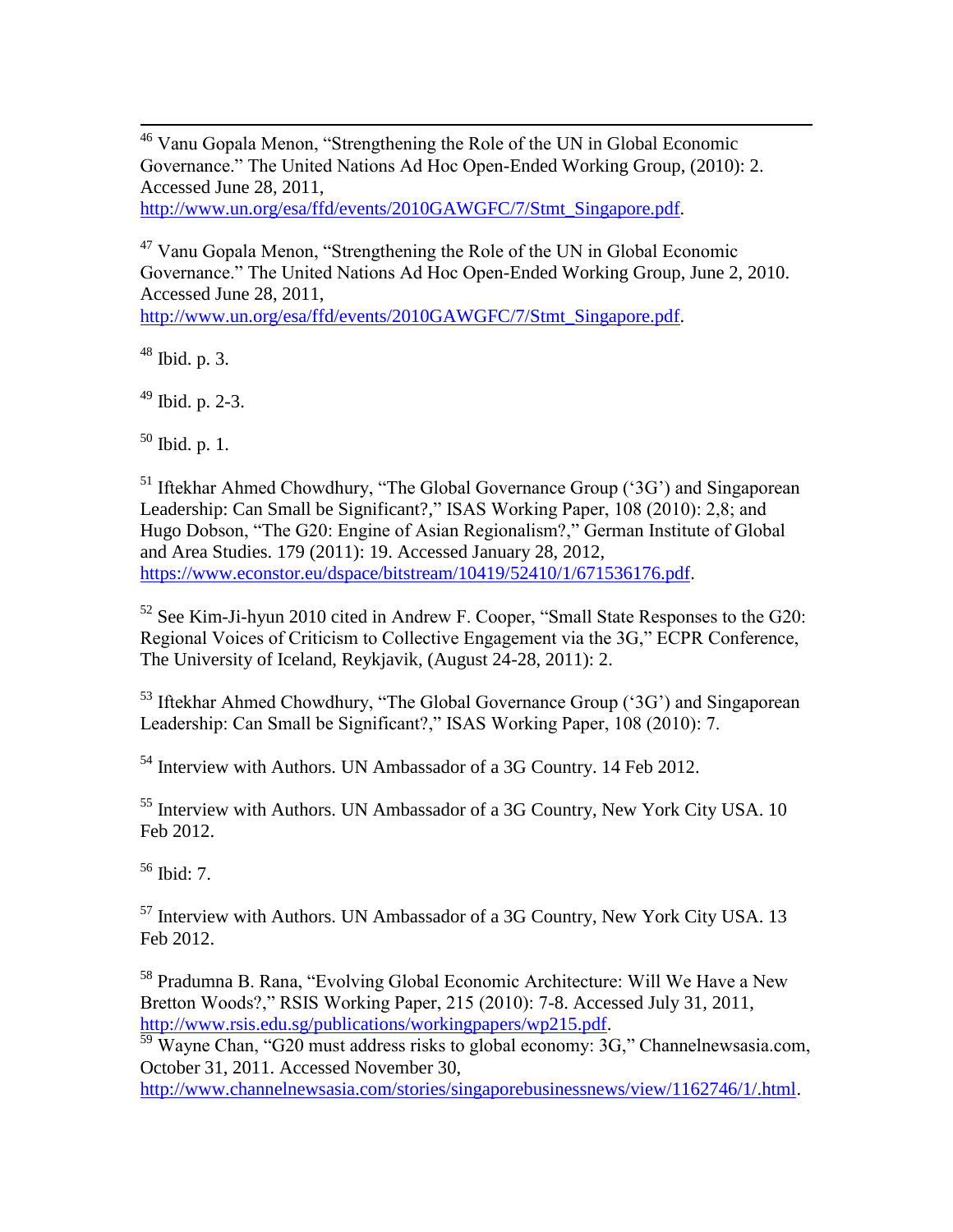$60$  Interview with Authors. UN Ambassador of a 3G Country, New York City USA, 09 Feb 2012.

 $\overline{a}$ 

 $61$  Interview with Authors. UN Ambassador of a 3G Country, New York City USA. 10 Feb 2012.

<sup>62</sup> Interview with Authors. UN Ambassador of a 3G Country, New York City USA. 13 Feb 2012.

 $63$  Interview with Authors. UN Ambassador of a 3G Country, New York City USA. 10 Feb 2012.

<sup>64</sup> World Economic Outlook Database-April 2013, International Monetary Fund (Washington DC).

<sup>65</sup> Interview with Authors. UN Ambassador of a 3G Country, New York City USA. 09 Feb 2012.

<sup>66</sup> "The United Nations in global governance: A Latin American and Caribbean perspective," ECLAC and Ministerio de Relaciones Exteriores de Chile, Regional seminar, (Santiago: August 8-9, 2011).

 $67$  Cho Jin-seo, "Five non-G20 Nations Invited to Seoul Summit," The Korean Times, September 24, 2010. Accessed October 28, 2010, [http://www.koreatimes.co.kr/www/news/biz/2010/09/301\\_73469.html](http://www.koreatimes.co.kr/www/news/biz/2010/09/301_73469.html)

<sup>68</sup> Interview with Authors. UN Ambassador of a 3G Country, New York City USA. 13 Feb 2012.

 $69$  Interview with Authors. UN Ambassador of a 3G Country. 13 Feb 2012.

 $70$  Interview with Authors. UN Ambassador of a 3G Country, New York City USA. 13 Feb 2012.

 $71$  Interview with Authors. UN Ambassador of a 3G Country, New York City USA, 13 Feb 2012.

<sup>72</sup> "Chile Invited To Participate In G-20 June Summit In Mexico –FinMin," Wall Street Journal, January 19, 2012. Accessed June 7, 2013 < [http://online.wsj.com/article/BT-CO-](http://online.wsj.com/article/BT-CO-20120119-713509.html)[20120119-713509.html>](http://online.wsj.com/article/BT-CO-20120119-713509.html)

 $\frac{1}{73}$  Robert Kappel, "The Decline of Europe and the US: Shifts in the World Economy and in Global Politics," German Institute of Global and Area Studies, 1(2011): 5; Anthony Payne, "How Many Gs are there in 'Global Governance' After the Crisis? The Perspective of the 'Marginal Majority' of the World's States," International Affairs, 86.3